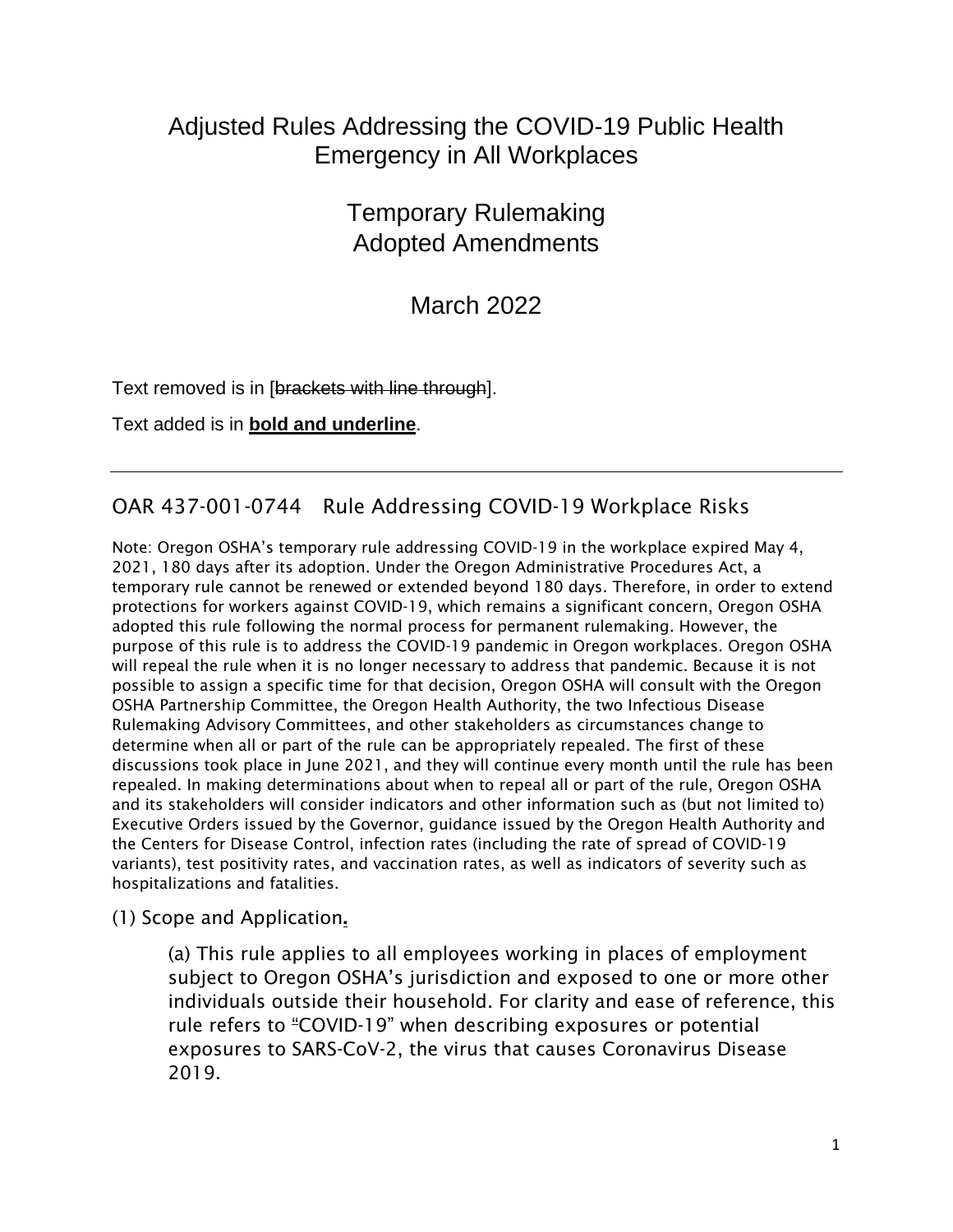(b) The requirements of section (3) [of this rule are applicable to all workplaces.]

[(c) In addition to the requirements of section (3), the requirements of section]and (4) of this rule are applicable to [all] exceptional [risk]risks workplaces. For purposes of this rule, [<del>"]</del>workplaces at exceptional risk[<del>,"]</del> include any setting (whether a healthcare setting or not) where an employee (including temporary and part-time employees) performs one or any combination of the following job duties:

(A) Direct patient care;

(B) Environmental decontamination services in a healthcare setting;

(C) Aerosol-generating healthcare or postmortem procedures;

(D) Direct client service in residential care or assisted living facilities;

(E) Emergency first responder activities;

(F) Personal care activities that involve very close contact with an individual, such as toileting or bathing; or

(G) Handling, packaging, cleaning, processing, or transporting human remains or human tissue specimens or laboratory cultures collected from an individual known or suspected to be infected with COVID-19.

Note: "Contact tracing" requirements as described in subsections (3)(l) and (4)(i) of this rule are not applicable for law enforcement covered in the emergency first responder definition of subsection (2)(e), personal care activities in (1)(c)(F), and handling, packaging, cleaning, processing, or transporting human remains or human tissue specimens or laboratory cultures in (1)(c)(G).

Note: "Exceptional risk" does not include workers of other departments or job duties outside the scope and underlying definitions of  $(1)(\left[\frac{1}{b}\right])$  of this rule. For example, employees in the accounting department at a hospital would be covered by the requirements applicable to all workplaces, while other workers at the same hospital who actually perform any of those job operations listed under (1)( $\frac{1}{b}$ ), such as direct patient care, would be subject to the supplementary requirements for workplaces at exceptional risk in addition to the requirements for all workplaces.

#### (c) The requirements of section (5) of this rule are applicable to all workplaces not otherwise covered under the exceptional risk workplace requirements of section (3) and (4).

(2) Definitions.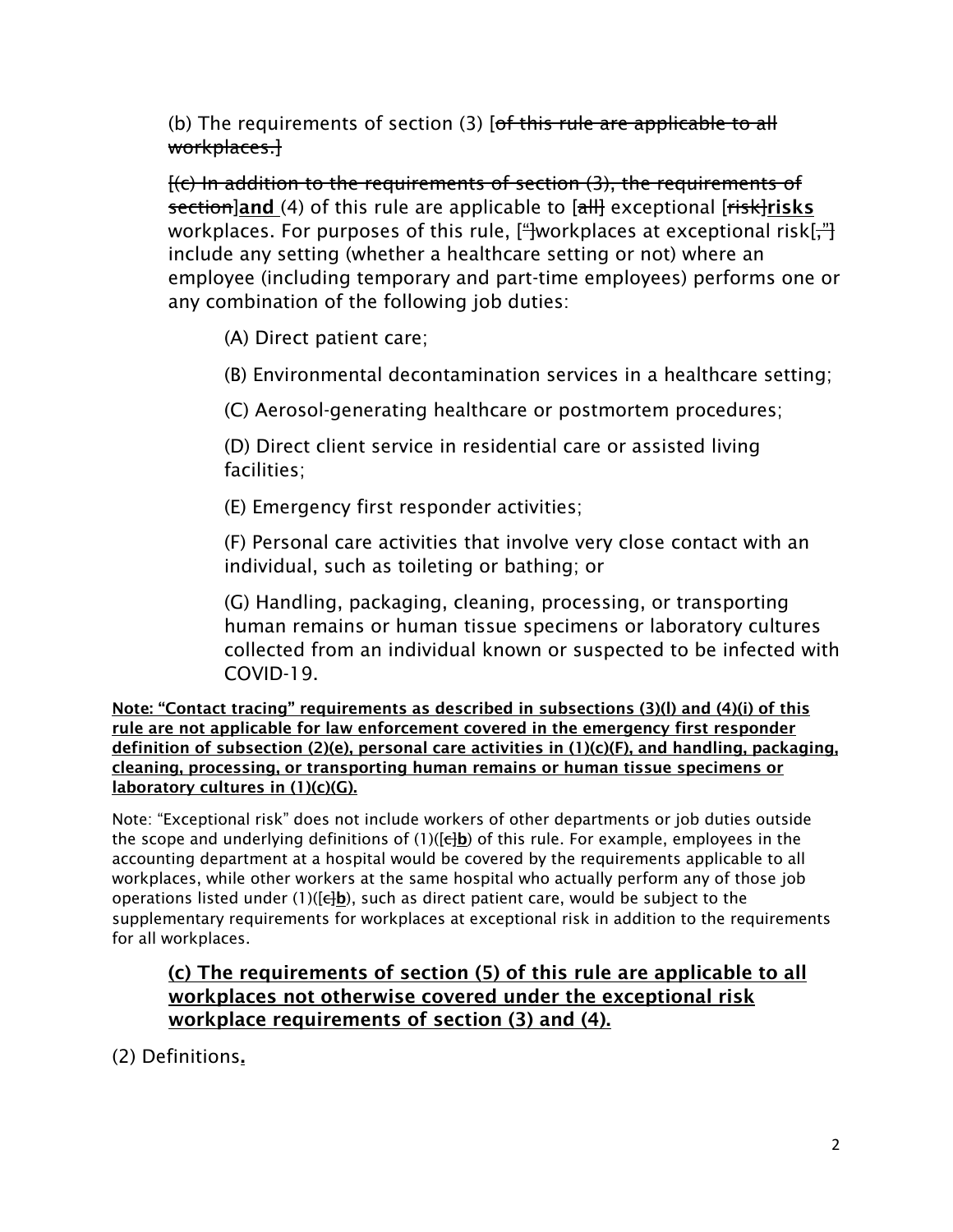(a) Aerosol-generating healthcare or postmortem procedure – means a medical, dental, or postmortem procedure on human patients or remains that is likely to result in exposure to small droplet nuclei in high concentration, presenting a risk for airborne transmission of COVID-19.

(b) Common areas – means building lobbies, reception areas, waiting rooms, restrooms, break rooms, eating areas, smoking areas, locker rooms, bathing areas, transit lounges, conference rooms, or other locations indoors or outdoors that multiple individuals may use or congregate that employers operate or control.

(c) Decontamination of filtering facepiece respirators (FFR) – means a process approved by the U.S. Food and Drug Administration (FDA) that reduces the number of pathogens, does not negatively affect the fit or filtration performance of the FFR, and presents no residual chemical hazard.

(d) Direct patient care – means any employee job duties that include direct physical contact with a patient during the delivery of healthcare services. A worker performs direct patient care under the authority granted by a license or certification issued by federal, state, or local entities to provide healthcare services within the scope of practice. Workers may be providing direct patient care under their own licensure or certification, or may be providing care under the supervision of a licensed or certified worker. Workers involved in direct patient care include, but are not limited to, physicians, physician assistants, nurses, nurse practitioners, certified nursing aide, medical technologists, phlebotomists, respiratory therapists, dentists, dental hygienists, physical or occupational therapists, chiropractors, and other workers who otherwise provide in-person healthcare services. Direct patient care does not include customer service activities provided in retail settings that have embedded healthcare offices, such as retail pharmacies.

(e) Emergency first responder activities – means those job duties that require an employee to be able to arrive first and provide assistance at the scene of an emergency, such as an accident, fire, or natural disaster. First responders include but are not limited to law enforcement officers, firefighters, emergency medical technicians, and paramedics. Emergency first responder activities under this rule do not include tasks where only first aid is provided in accordance with OAR 437-002-0161.

(f) Employee – means any individual, including a minor whether lawfully or unlawfully employed, who engages to furnish services for a remuneration, financial or otherwise, subject to the direction and control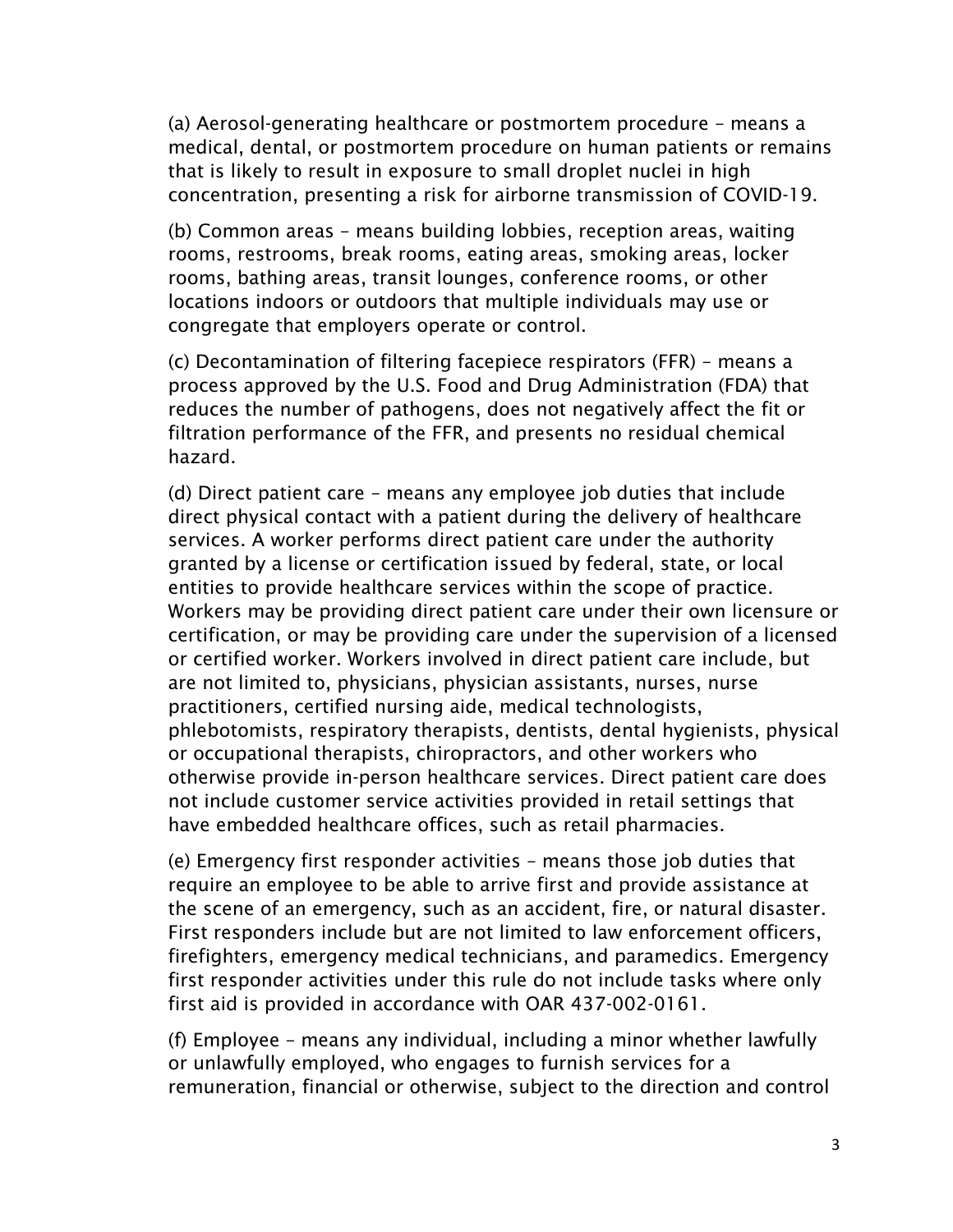of an employer; any salaried, elected and appointed official of the state, state agencies, counties, cities, school districts and other public corporations; and any individual who is provided with workers' compensation coverage as a subject worker pursuant to ORS chapter 656, whether by operation of law or election.

(g) Employer – means any person who has one or more employees, any sole proprietor or member of a partnership who elects workers' compensation coverage, or any corporation in relation to the exposure of its corporate officers except for corporations without workers' compensation coverage under ORS 656.128 and whose only employee is the sole owner of the corporation, or any successor or assignee of an employer as described in OAR 437-001-0015.

(h) Employment, Place of – has the meaning provided in OAR 437-001- 0015 and excludes any place where the only employment involves workers not covered by workers' compensation and employed in or around a private home, as well as any corporate farm where the only employment involves the farm's family members.

Note: The employment of home care and home healthcare workers by a resident of the home in which they work is not subject to workers' compensation (even though the employees receive such coverage through the Home Care Commission) and therefore their employment is not covered by Oregon OSHA. Such workers who are employed by private home health or in-home care agencies are subject to workers' compensation and therefore their employment is covered by Oregon OSHA. Private homes, such as adult foster care homes, where the only employment is for the care and comfort of the residents are also not required to obtain workers' compensation and are therefore not subject to Oregon OSHA unless the employer has opted to provide workers' compensation coverage under ORS 656.039.

(i) Environmental decontamination services – means the work performed by janitorial, custodial, maintenance, or similar employees who are responsible for cleaning equipment, surfaces, or other items in direct patient care healthcare settings. This includes routine and non-routine cleaning or disinfecting of high-touch surfaces as defined by this rule, equipment, or procedural tools that are used in patient care areas in healthcare settings, including those settings in which aerosol-generating procedures are performed.

(j) Face covering – means a cloth, polypropylene, paper or other covering that covers the nose and the mouth and that rests snugly above the nose, below the mouth, and on the sides of the face. Coverings that incorporate a valve that is designed to facilitate easy exhalation or mesh masks or other covers with openings, holes, visible gaps in the design or material,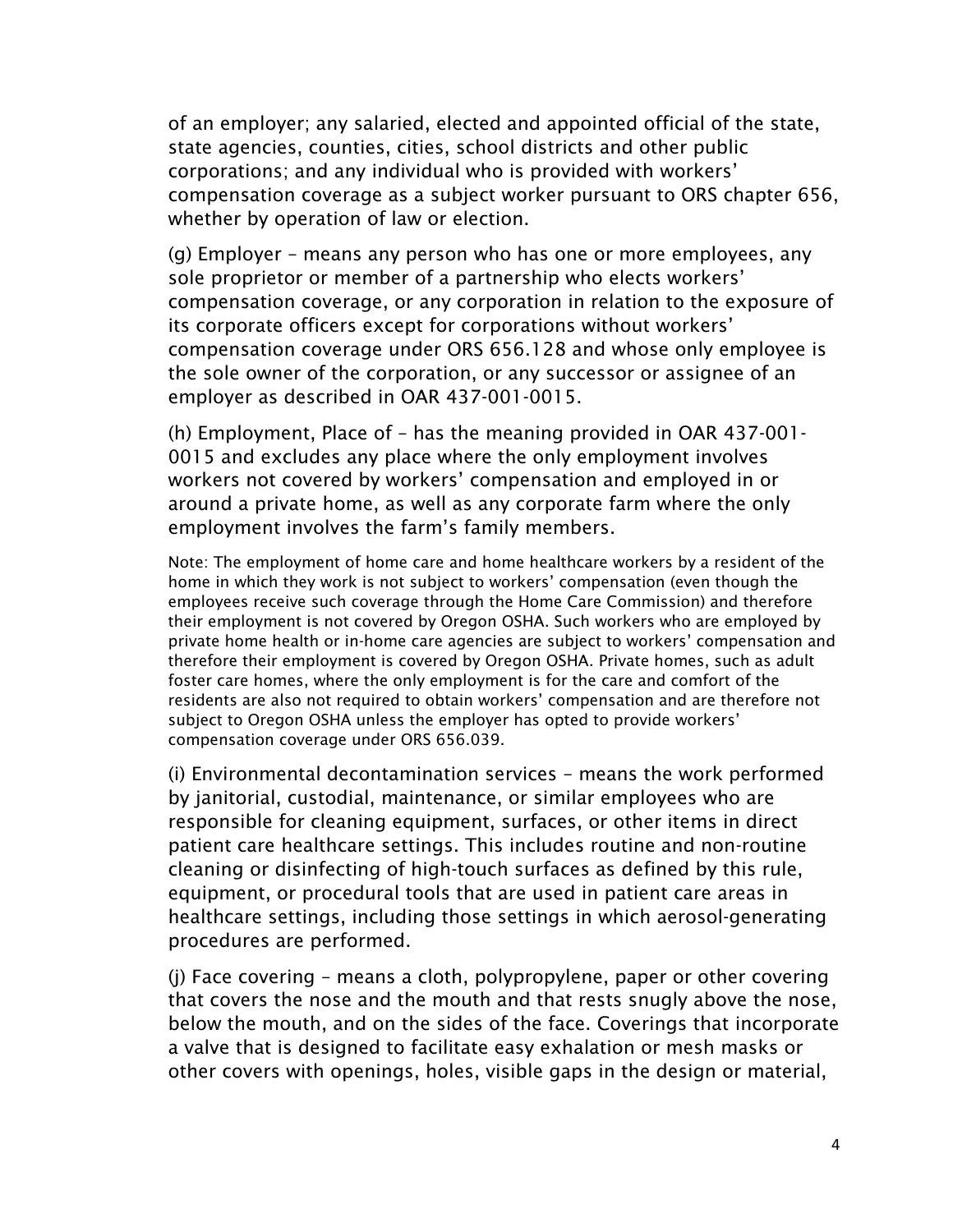or vents are not appropriate face coverings because they allow droplets to be released from the covering.

(k) Face shield – means a transparent plastic shield that covers the wearer's forehead, extends below the chin, and wraps around the sides of the face. Devices that place a shield in front of only the user's nose and mouth do not meet the definition of a mask, face covering, or face shield. Face shields are normally used as protection for the face and eyes and their use as a means of "source control" should be discouraged when more suitable alternatives are available, but they remain a compliant (although not preferred) means of "source control" in relation to COVID-19.

(l) Feasibility – refers to the ability of an employer to implement any requirement in a rule. Oregon OSHA rules never prohibit work. Whether feasibility is mentioned in a provision of the rule or not, if the employer can demonstrate that it is functionally impossible to comply or if doing so would prevent completion of the work, the employer need not comply, but must take any available reasonable alternative steps to protect the employees involved.

(m) Filtering facepiece respirator – means a tight-fitting, negative pressure, particulate respirator, where the particulate filter is the facepiece itself. Such respirators are often referred to as "dust masks," but dust masks that are not certified by the National Institute for Occupational Safety and Health are not respirators. The most common filtering facepiece respirators for general use are known as N95 respirators.

(n) Hand hygiene – means the cleaning, sanitizing, or disinfecting of one's hands by using standard handwashing methods with soap and running water, antiseptic hand wash, antiseptic hand rub (alcohol-based hand sanitizer including foam or gel), or surgical hand antisepsis.

(o) Healthcare setting – means any space at the workplace where a worker routinely provides direct patient care as defined by this rule or performs aerosol-generating healthcare or postmortem procedures. A healthcare setting does not include any establishment where only personal support services are provided or places where direct patient care is provided to a patient outside the healthcare setting itself.

(p) High-touch surface – means equipment or surfaces that are handled frequently throughout the day by multiple individuals. High-touch surfaces can include, but are not limited to, countertops, tabletops, credit card terminals, doorknobs, door handles, digital kiosks, touch-screen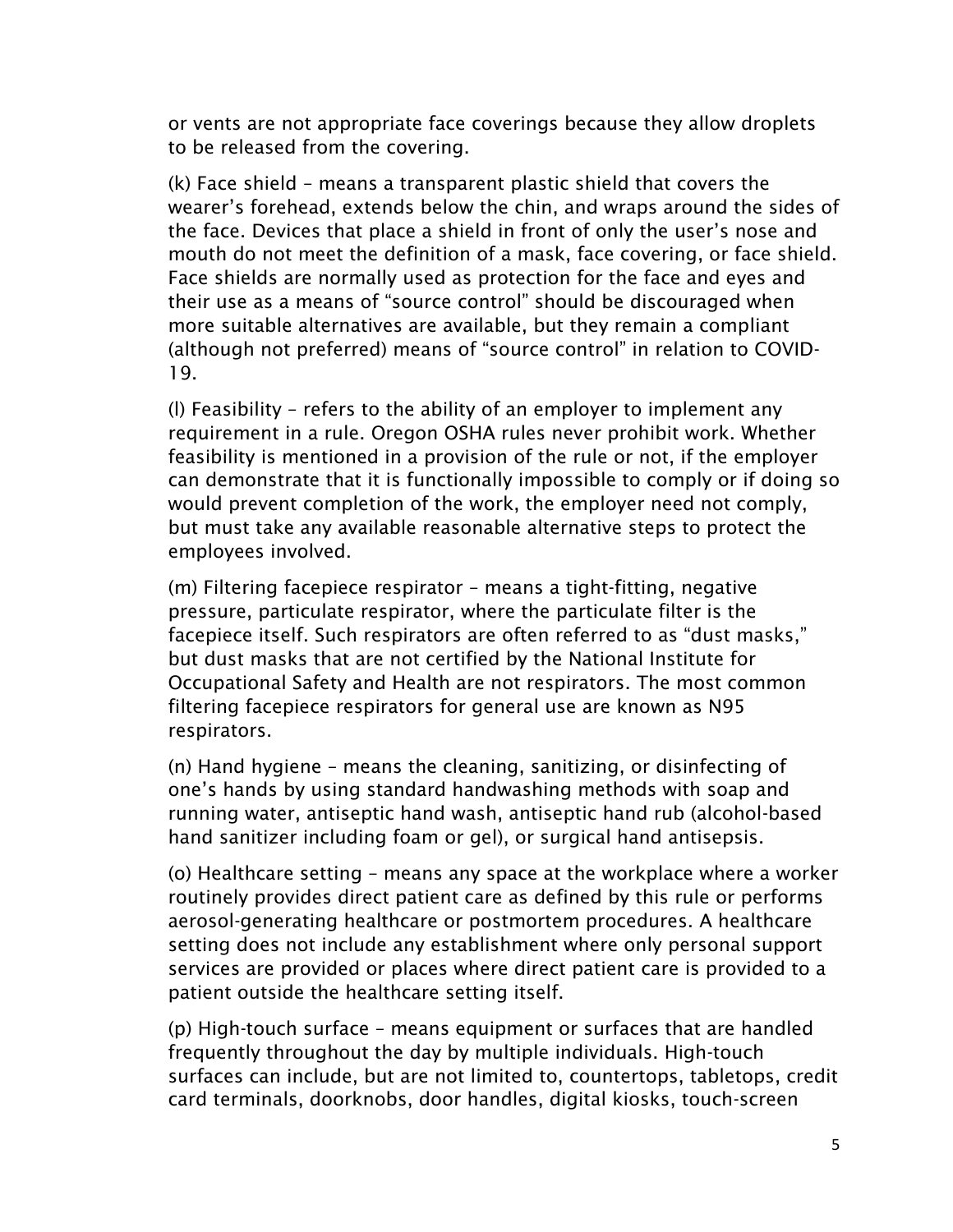enabled devices, light switches, handrails, elevator control panels, and steering wheels in work vehicles.

(q) Individual – means any person who is present in the place of employment, whether an employee or not.

(r) Mask – means a U.S. Food and Drug Administration (FDA) cleared surgical, medical procedure, dental, or isolation mask (commonly referred to as a "surgical mask"). Masks are medical grade masks that function as a physical barrier to protect workers from hazards such as splashes of large droplets of blood or bodily fluids; they do not provide reliable protection to the wearer against aerosols or airborne pathogens.

(s) Personal protective equipment (PPE) – means specialized clothing or equipment worn by a worker for protection against a hazard. General work clothing (for example, uniforms, pants, shirts or blouses) not intended to function as protection against a hazard for the user is not considered to be PPE.

(t) Personal support services – means the work performed by a caretaker or similar employee who is responsible for assisting individuals with dayto-day living issues that are not direct patient care activities. Personal support services include, but are not limited to housekeeping, assisting with medication, personal transportation (such as taking a client to an appointment), and other day-to-day living activities that may occur in an individual's private residence are not otherwise considered to be direct patient care under this rule.

(u) Respirator – means a type of personal protective equipment that protects against respiratory hazards by removing specific air contaminants from the ambient (surrounding) air or by supplying breathable air from a safe source. Respirators that remove contaminants from the ambient air are called air-purifying respirators. Respirators that supply air from a safe source other than the ambient air are called atmosphere-supplying respirators. Masks, face coverings, and face shields are not respirators.

(v) SARS-CoV-2 – refers to a specific betacoronavirus (MERS-CoV and SARS-CoV are other betacoronaviruses) that causes what has been designated as Coronavirus Disease 2019 (COVID-19).

(w) Shared equipment – means devices or tools that are used by multiple employees or other individuals including, but not limited to, elevators, computers, phones, gym or personal fitness devices, escalators, and work vehicles.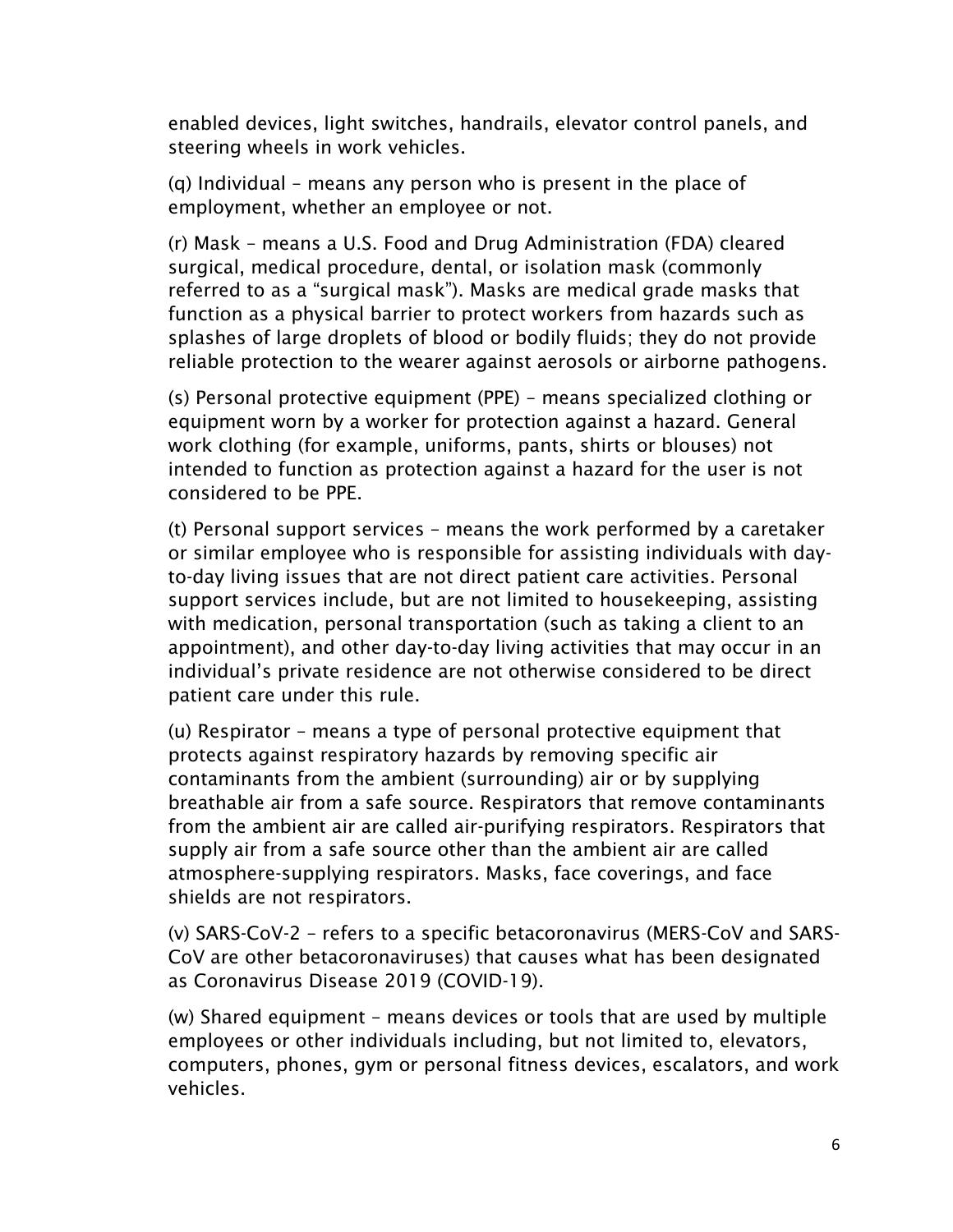(x) Source control – means the use of protective equipment or other measures such as face coverings to prevent the spread of illness from a potentially infectious person to others. A typical example of source control for COVID-19 is to use a mask or face covering to limit the spread of respiratory droplets and aerosols from the wearer to others. Respirators can be used as source control in addition to providing protection for the wearer.

(y) Suspected to be infected with COVID-19 – means a person who has signs or symptoms of COVID-19 but has not tested positive for SARS-CoV-2 infection and no alternative diagnosis has been made consistent with Oregon Health Authority definitions.

(3) COVID-19 Requirements for [All]Exceptional Risk Workplaces. Except as otherwise provided by this rule, the following requirements in this section (3) apply to [all]exceptional risk workplaces.

(a) Physical distancing. Oregon OSHA only requires employers to implement physical distancing in healthcare settings [and transit settings] in accordance with subsection (4)(k) and the appendix. Employers who wish to evaluate their workplaces to determine how they can keep their employees safe and healthy are encouraged to contact Oregon OSHA Consultation Services.]in accordance with subsection (4)(k).

(b) Masks, face coverings, or face shields. [Employers with employees working in indoor workspaces must implement the]The specific requirements [of OAR 333-019-1025: Masking Requirements for Indoor Spaces, adopted by the Oregon Health Authority. masks, face coverings, [or]and face shields [for employees at no cost to the worker. If an employee chooses to wear their own mask, face shield, or face covering instead of those provided by the employer, the employer may allow it but is not required to do so.] are covered under subsection  $(4)(I)$  of this rule.

[(A) The employer must provide masks, face coverings, or face shields for employees at no cost to the worker. If an employee chooses to wear their own mask, face shield, or face covering instead of those provided by the employer, the employer may allow it but is not required to do so.

(B) When an employee chooses to wear a filtering facepiece respirator to protect against COVID-19, the employer must allow that use and follow the "voluntary use" provisions of the Respiratory Protection Standard (29 CFR 1910.134).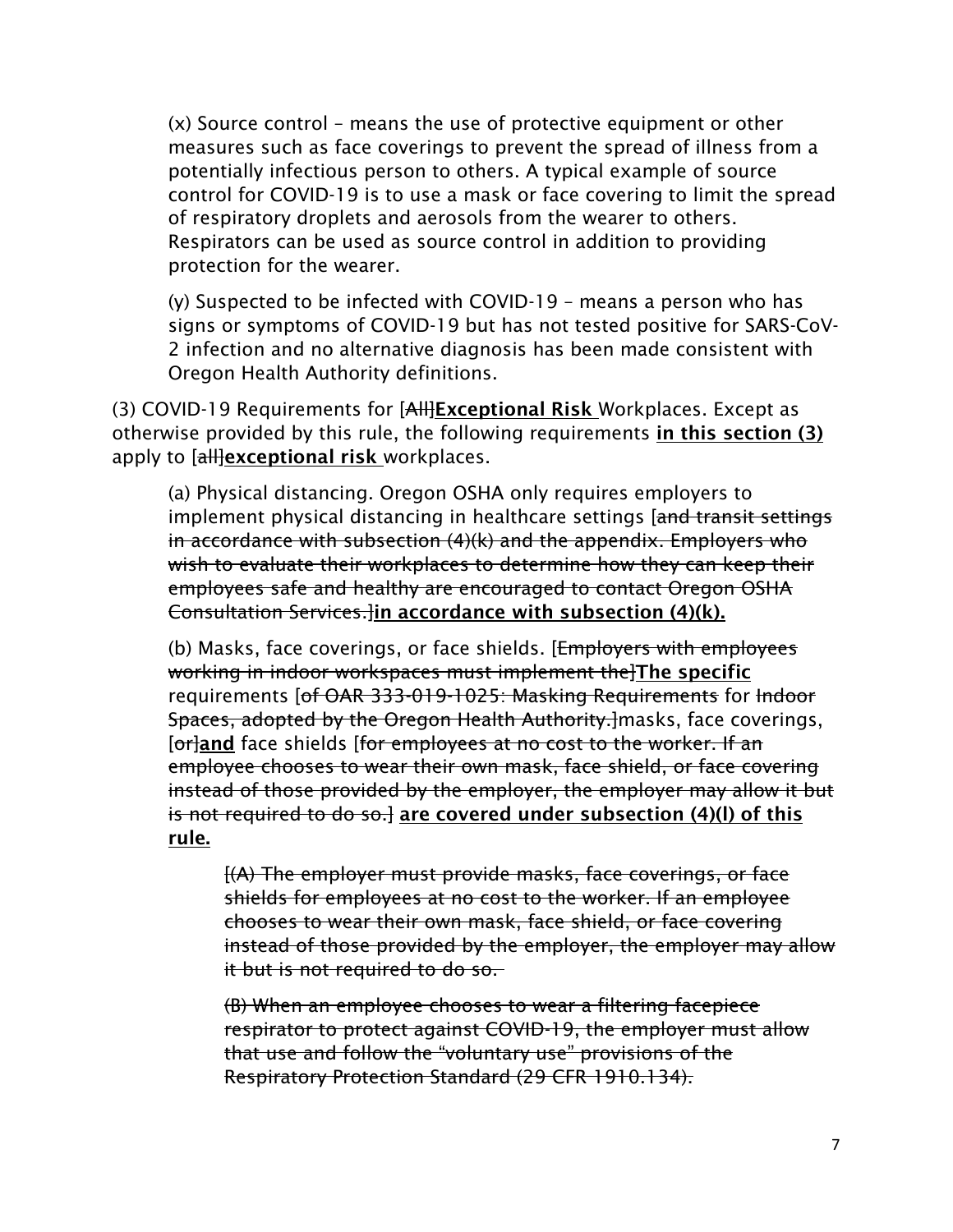Note: An employer is not obligated to provide filtering facepiece respirators to employees under this section, nor are employers required to provide or allow any other type of respirator, unless required by another part of this rule.

(C) If an employee chooses to wear a mask, face shield, or face covering even when it is not required, the employer must allow them to do so. $\vdash$ 

(c) Cleaning and sanitation. Except for healthcare settings, which are covered under subsection (4)(d) of this rule, Oregon OSHA no longer requires employers to regularly clean or sanitize all common areas, shared equipment, and high-touch surfaces as defined by this rule that are under its control and that are used by employees or the public. [AH other sanitation requirements of OAR 437-001-0744(3)(c) remain in effect for all workplaces.]

(A) Employers must provide employees with the supplies (such as soap and water) and the reasonable time necessary to clean or sanitize more frequently than would otherwise be required if the worker chooses to do so.

(B) Employers must provide employees with the supplies (such as soap and water) and reasonable time necessary to perform hand hygiene before using shared equipment.

[(C) Except in healthcare settings where patients known or suspected to be infected with COVID-19 are being treated, employers must clean and disinfect any common areas, high-touchsurfaces, and any shared equipment under the employer's control that an individual known to be infected with COVID-19 used or had direct physical contact with. If the employer learns of the exposure between 24 and 72 hours after the individual was last present in the space, only cleaning is required, not sanitation. If the employer learns of the exposure more than 72 hours after the individual was last present in the space, no exceptional cleaning or sanitation is required.

Note: It is recommended that the area be closed off and a waiting period of at least several hours (or as long as is feasible) be followed prior to cleaning and disinfecting. }

Note: Additional sanitation requirements for exceptional risk workplaces are included in subsection (4)(d) of this rule.

(d) Posting requirements.  $[H]$ For employers cover by section (3), in addition to posting the "It's the Law" poster provided by Oregon OSHA in a conspicuous manner in a central location where workers can be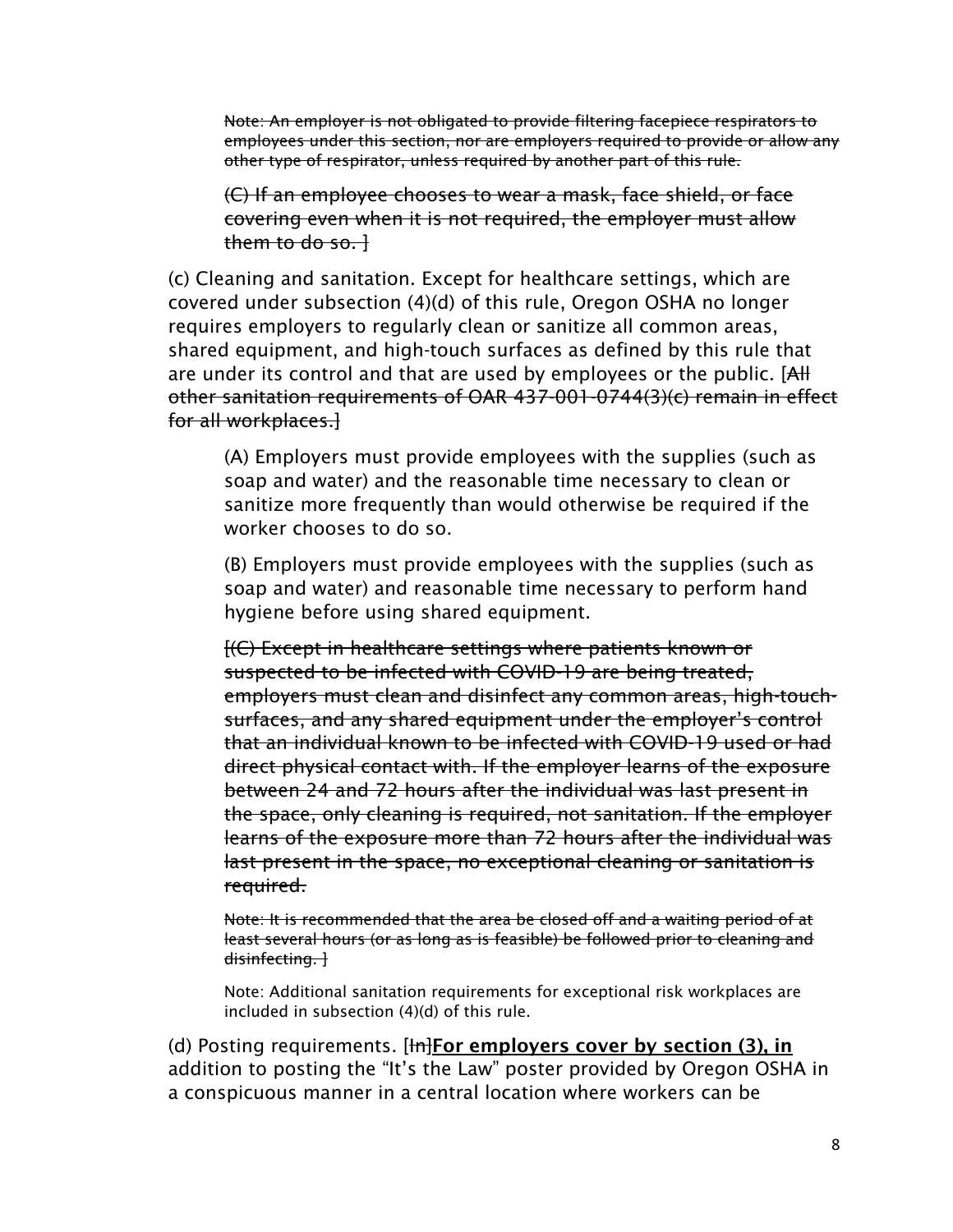expected to see it (for example, a location where employees report each day or at a location from which employees operate to carry out their activities), as required by OAR 437-001-0275(2)(a), employers must provide employees working remotely with a copy through electronic or equally effective means.

(e) Building operators. [Those employers who operate or otherwise control buildings where the employees of other employers work must take the following steps in common areas to the extent that they have control over such areas:]Oregon OSHA no longer requires building operators to take the additional steps related to sanitation and posting of signs.

[(A) Ensure that the sanitation requirements under subsection (3)(c) of this rule are met; and

(B) Post signs in areas where masks, face coverings, or face shields are required To meet this provision, the building operator may post a copy of the "Masks Required," sign developed by the Oregon Health Authority. ]

(f) Routine ventilation maintenance and evaluation.  $F$  The employer]Employers covered by section (3) of this rule must optimize the amount of outside air circulated through its existing heating, ventilation, and air conditioning (HVAC) system(s), to the extent the system(s) can do so when operating as designed and maintaining healthy indoor temperatures, whenever there are employees in the workplace and the outdoor air quality index remains at either "good" or "moderate" levels.

Note: This does not require installation of new ventilation equipment.

Note: While not required, ventilation systems that are installed and maintained in accordance with the provisions of the American National Standards (ANSI)/American Society of Heating, Refrigerating and Air-Conditioning Engineers (ASHRAE) Standards 62.1 and 62.2 (ASHRAE 2019a, 2019b) meet this requirement.

(A) All employers covered by section (3) of this rule with more than ten employees statewide and an existing HVAC system must certify in writing that they are operating that system in accordance with the rule, to the best of their knowledge. Although not required, such certifications can be made using the sample format provided by Oregon OSHA.

(i) The certification must be dated and must include the name of the individual making the certification; and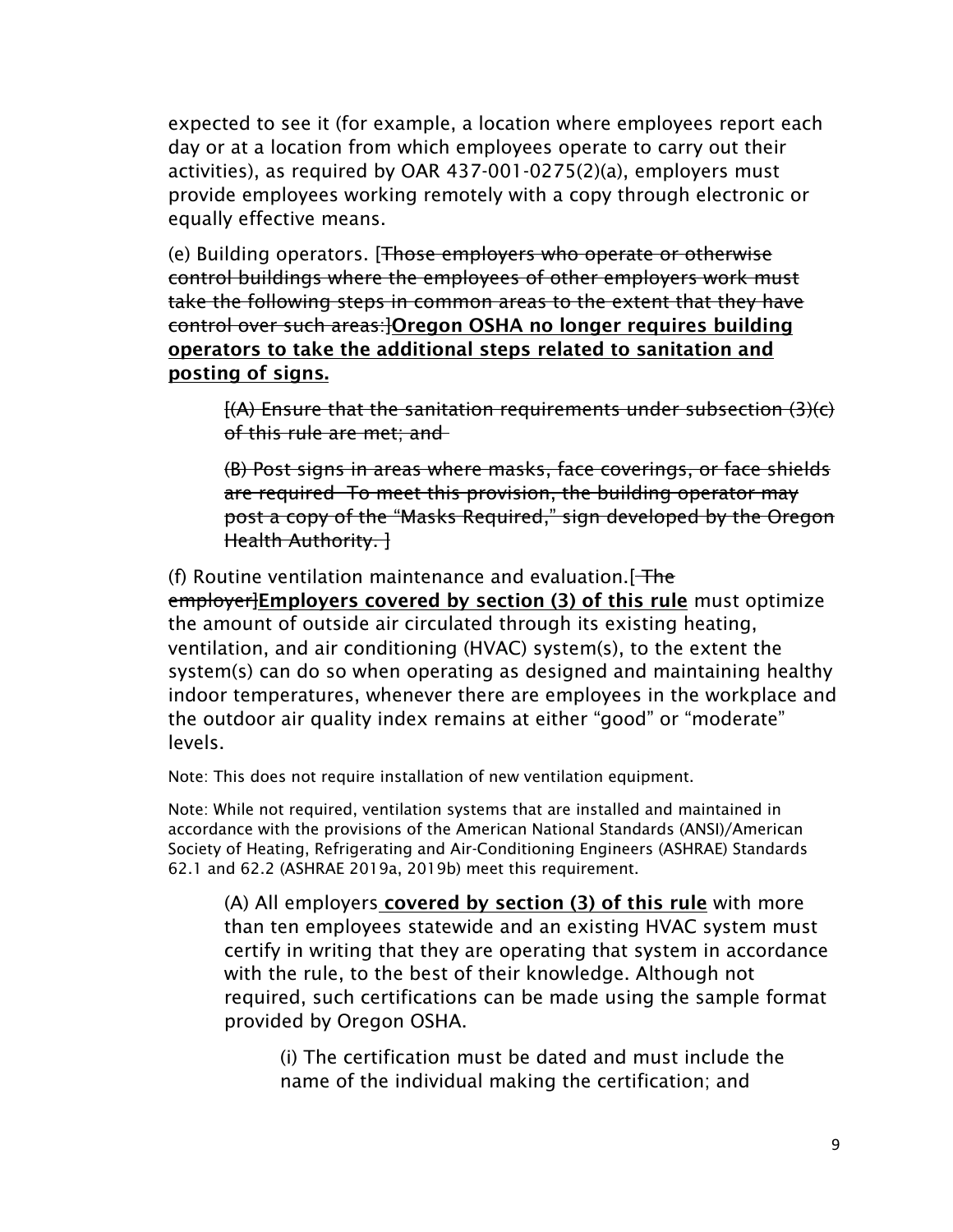(ii) Such certification records must be maintained as long as this rule is in effect.

(B) On a quarterly basis, all employers must ensure the following:

(i) All air filters are maintained and replaced as necessary to ensure the proper function of the ventilation system; and

(ii) All intake ports that provide outside air to the HVAC system are cleaned, maintained, and cleared of any debris that may affect the function and performance of the ventilation system.

(g) Exposure risk assessment. All employers covered by section (3) of this rule must conduct a COVID-19 exposure risk assessment, without regard to the use of personal protective equipment, masks, face coverings, or face shields. A risk assessment conducted in compliance with the Oregon OSHA temporary COVID-19 rule adopted November 6, 2020, satisfies this requirement and need not be repeated. If an employer has multiple facilities that are substantially similar, the assessment may be developed by facility type rather than site-by-site so long as any sitespecific information that affects employee exposure risk to COVID-19 is included in the assessment.

(A) The exposure risk assessment must involve participation and feedback from employees. This feedback may be achieved via a safety meeting, safety committee, supervisor, process negotiated with the exclusive bargaining agent (if any), or any other similarly interactive process.

(B) Each employer with more than ten employees statewide (including temporary and part-time workers)  $[**or**]$ that is covered by subsection (1)( $\left[\frac{1}{2}b\right]$  of this rule (workplaces at exceptional risk) must record their COVID-19 exposure risk assessment in writing by documenting the following information:

(i) The name(s), job title(s), and contact information of the person(s) who performed the exposure risk assessment;

(ii) The date the exposure risk assessment was completed;

(iii) The employee job classifications that were evaluated; and

(iv) A summary of the employer's answers to each of the applicable exposure risk assessment questions in this subsection.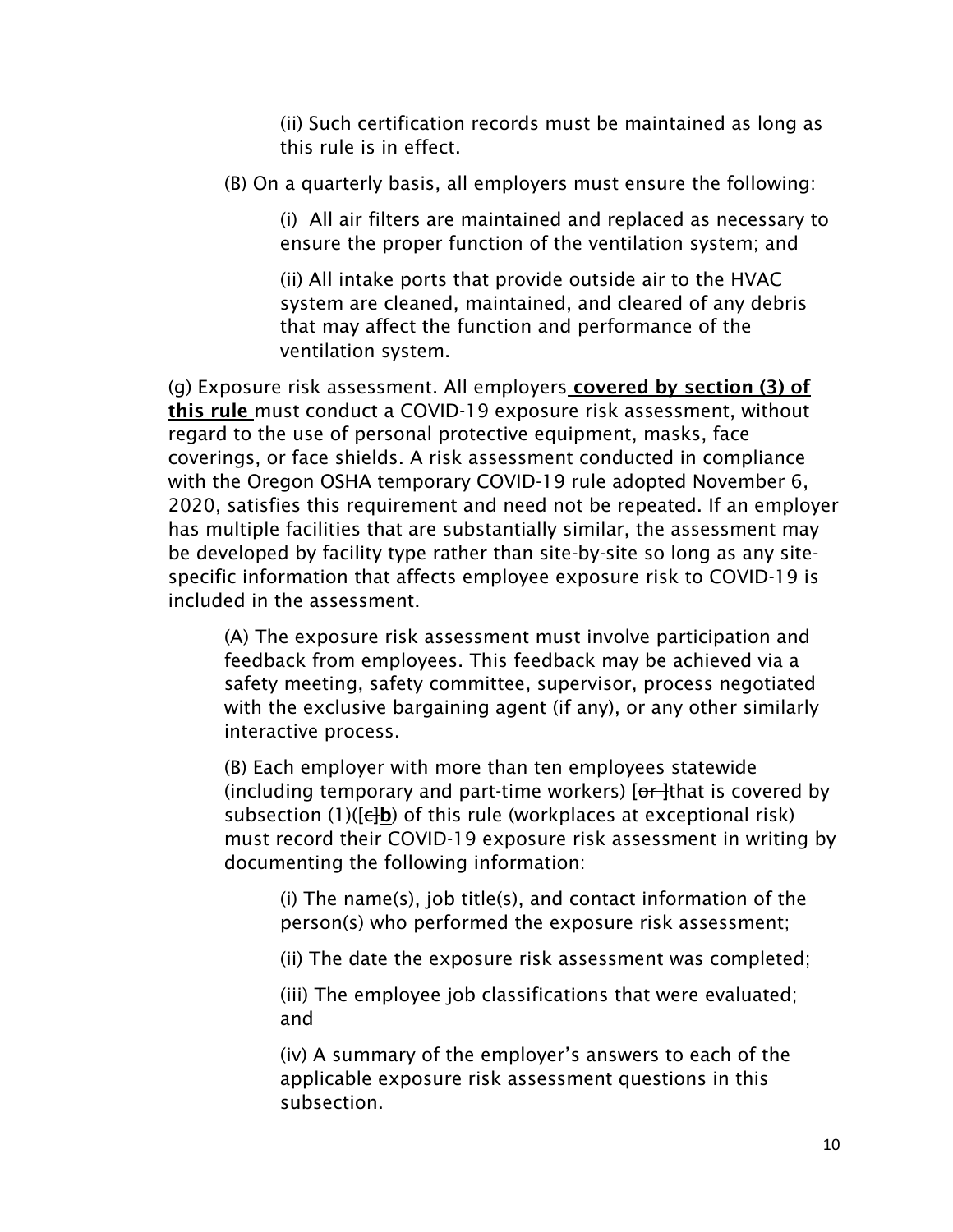(C) The risk assessment must address the following questions related to potential employee exposure to COVID-19 in the workplace:

(i) Can employees telework or otherwise work remotely? How are employees encouraged or empowered to use those distance work options to reduce COVID-19 transmission at the workplace?

(ii) What are the anticipated working distances between employees? How might those physical working distances change during non-routine work activities?

(iii) What is the anticipated working distance between employees and other individuals? How might those working distances change during non-routine work activities?

(iv) How have the workplace or employee job duties, or both, been modified to provide at least six feet of physical distancing between all individuals?

(v) How are employees and other individuals at the workplace notified where and when masks, face coverings, or face shields are required? How is this policy enforced and clearly communicated to employees and other individuals?

(vi) How have employees been informed about the workplace policy and procedures related to reporting COVID-19 symptoms? How might employees who are identified for quarantine or isolation as a result of medical removal under this rule be provided with an opportunity to work at home, if such work is available and they are well enough to do so?

(vii) How have engineering controls such as ventilation (whether portable air filtration units equipped with HEPA filters, airborne infection isolation rooms, local exhaust ventilation, or general building HVAC systems) and physical barriers been used to minimize employee exposure to COVID-19?

(viii) How have administrative controls (such as foot-traffic control) been used to minimize employee exposure to COVID-19?

(ix) What is the procedure or policy for employees to report workplace hazards related to COVID-19? How are these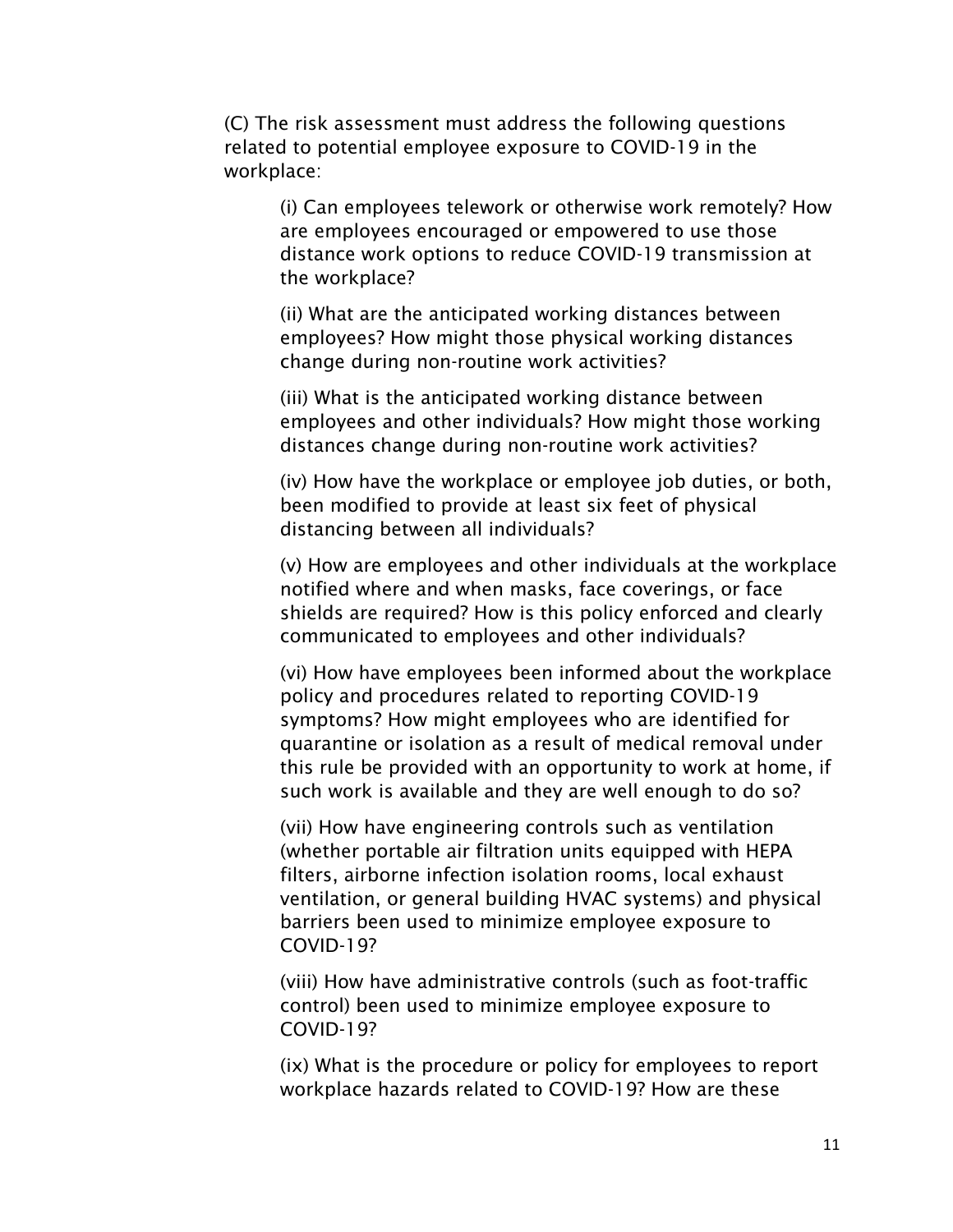hazard reporting procedures or policies communicated to employees?

(x) How are sanitation measures related to COVID-19 implemented in the workplace? How have these sanitation practices been explained to employees and other individuals at the workplace?

(xi) How have the industry-specific or activity-specific COVID-19 requirements in Appendix A of this rule and applicable guidance from the Oregon Health Authority been implemented for workers? How will periodic updates to such Oregon Health Authority guidance documents incorporated into the workplace on an on-going basis?

(xii) In settings where the workers of multiple employers work in the same space or share equipment or common areas, how are the physical distancing; mask, face covering, or face shield requirements; and sanitation measures required under this rule communicated to and coordinated between all employers and their affected employees?

(xiii) How can the employer implement appropriate controls that provide layered protection from COVID-19 hazards and that minimize, to the degree possible, reliance on individual employee training and behavior for their efficacy?

Note: Oregon OSHA has made a Risk Assessment template and sample Risk Assessments available to assist employers in completing this task.

(h) Infection control plan. All employers covered by section (3) of this rule must establish and implement an infection control plan based on the risks identified in subsection (3)(g) of this rule that implements the controls identified in subparagraph (3)(g)(C)(xiii) including, but not limited to, ventilation, staggered shifts, redesigning the workplace to accommodate physical distancing, reducing use of shared surfaces and tools, limiting the number of employees and other individuals in work areas, personal protective equipment, etc. An infection control plan developed in compliance with the Oregon OSHA temporary COVID-19 rule adopted November 6, 2020, satisfies this requirement and need not be repeated. If an employer has multiple facilities that are substantially similar, its infection control plan may be developed by facility type rather than site-by-site so long as any site-specific information that affects employee exposure risk to COVID-19 is included in the plan. Employers may also rely upon materials developed by associations, licensing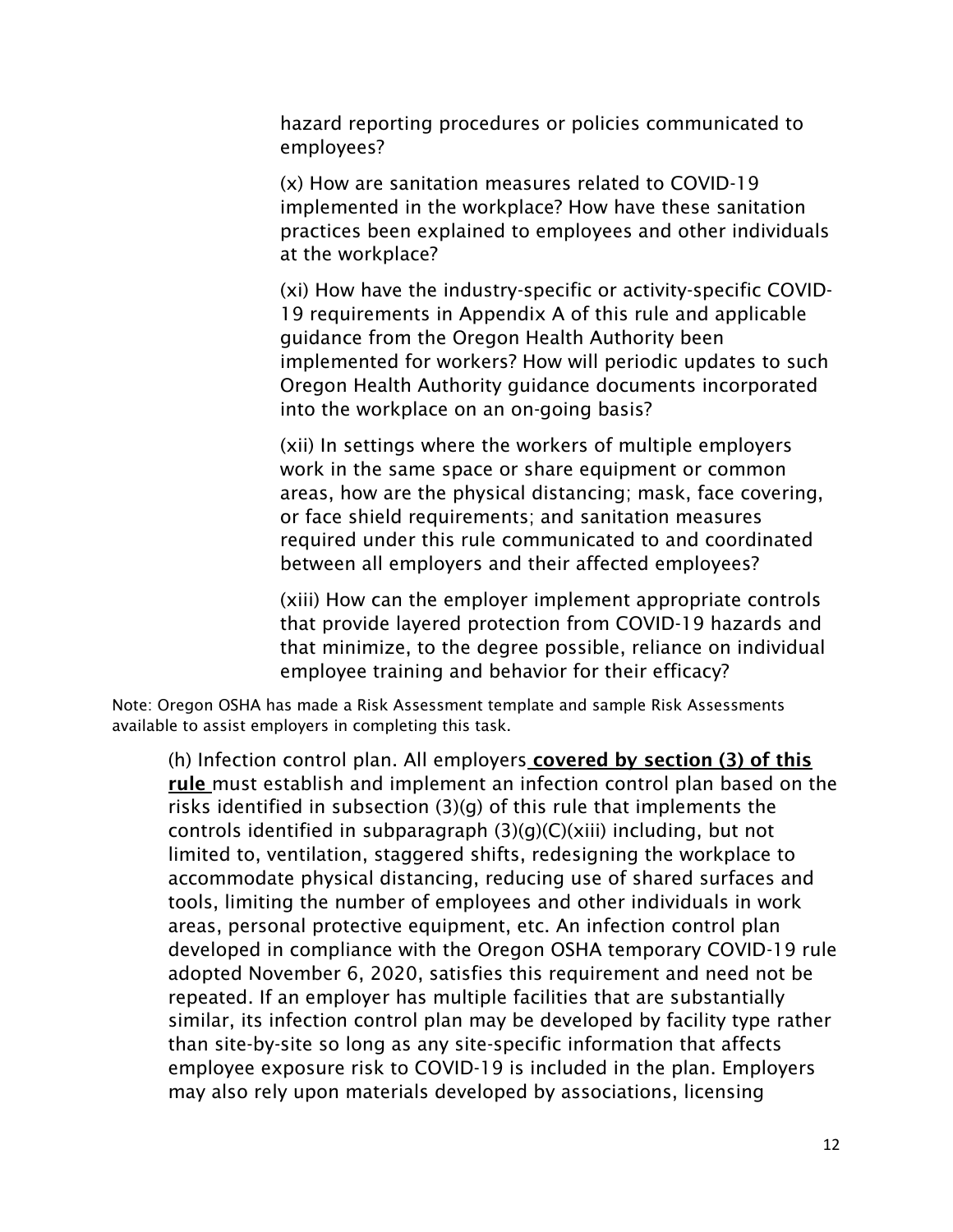agencies, and franchisors to assist with compliance and provided that mechanisms for appropriate employee feedback and involvement are provided.

(A) Each employer with more than ten employees statewide (including temporary and part-time workers) and every employer, regardless of size, that is covered by subsection  $(1)(\left[\frac{1}{k}\right]b)$  of this rule (workplaces at exceptional risk) must document their infection control plan in writing and must ensure that a copy is accessible to employees at their workplace.

Note: Additional requirements related to the infection control plan, which are applicable only to those employers covered by subsection  $(1)(\left[\frac{1}{k}\right])$  of this rule (workplaces at exceptional risk), are contained in subsection (4)(c) of this rule.

(B) The infection control plan must contain, at a minimum, the following elements:

(i) A list of all job assignments or worker tasks requiring the use of personal protective equipment (including respirators) necessary to minimize employee exposure to COVID-19;

(ii) The procedures the employer will use to ensure that there is an adequate supply of masks, face coverings, or face shields and personal protective equipment (including respirators) necessary to minimize employee exposure to COVID-19;

(iii) A list and description of the specific hazard control measures that the employer installed, implemented, or developed to minimize employee exposure to COVID-19;

(iv) A description of the employer's COVID-19 mask, face covering, and face shield requirements at the workplace, and the method of informing individuals entering the workplace where such source control is required;

(v) The procedures the employer will use to communicate with its employees and other employers in multi-employer worksites regarding an employee's exposure to an individual known or suspected to be infected with COVID-19 to whom other workers may have been exposed. This includes the communication to individuals identified through COVID-19 contact tracing and general communication to the workplace at large; and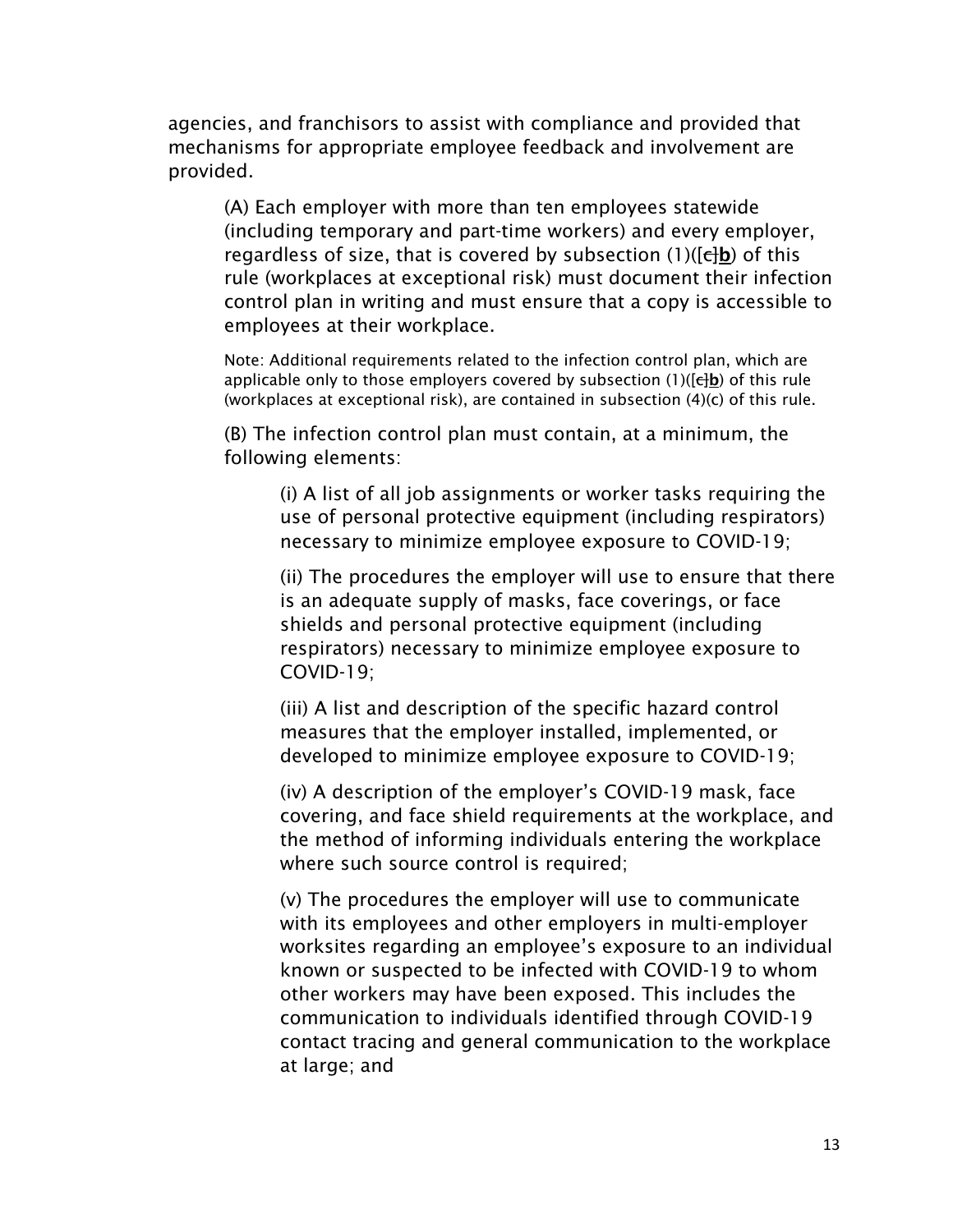(vi) The procedures the employer will use to provide its workers with the initial employee information and training required by this rule.

Note: Oregon OSHA has made sample Infection Control Plans available to assist employers in completing this task.

(i) Employee information and training. All employers covered by section (3) of this rule must provide workers with information and training regarding COVID-19. Infection control training conducted in compliance with the Oregon OSHA temporary COVID-19 rule adopted November 6, 2020, satisfies this requirement. This information and training can be provided remotely or using computer-based models but must be provided in a manner and language understood by the affected workers. Employers must ensure that the training provides an opportunity for feedback from employees about the topics covered in the training, which must include at least the following elements:

(A) Physical distancing requirements as they apply to the employee's workplace and job function(s);

(B) Mask, face covering, or face shield requirements as they apply to the employee's workplace and job function(s);

(C) COVID-19 sanitation requirements as they apply to the employee's workplace and job function(s);

(D) COVID-19 signs and symptom reporting procedures that apply to the employee's workplace;

(E) COVID-19 infection notification process as required by this rule;

(F) Medical removal as required by this rule;

(G) The characteristics and methods of transmission of the SARS-CoV-2 virus;

Note: Oregon OSHA has provided training materials that can be used to complete this portion of the training.

(H) The symptoms of the COVID-19 disease;

Note: Oregon OSHA has provided training materials that can be used to complete this portion of the training.

(I) The ability of pre-symptomatic and asymptomatic COVID-19 persons to transmit the SARS-CoV-2 virus; and

Note: Oregon OSHA has provided training materials that can be used to complete this portion of the training.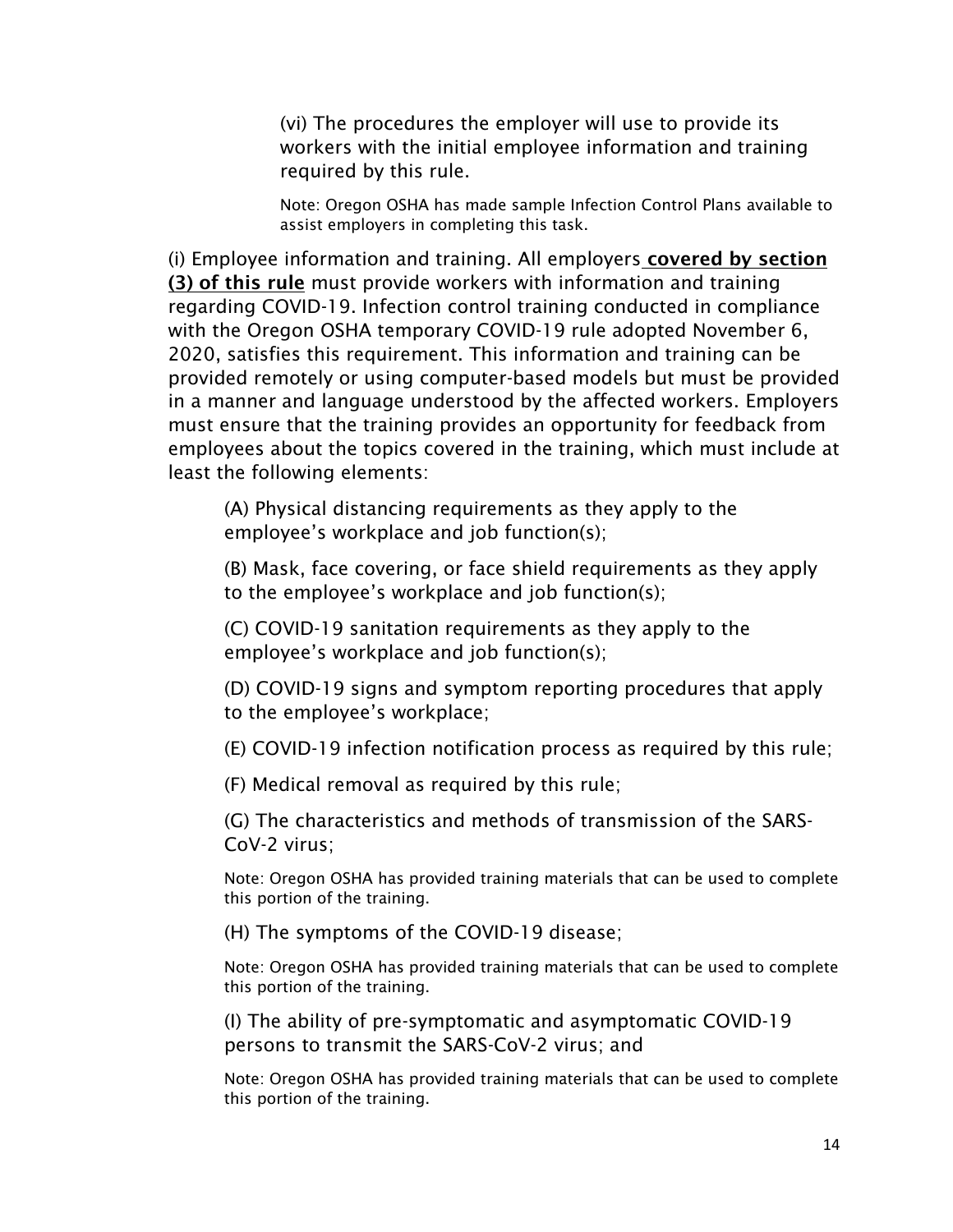(J) Safe and healthy work practices and control measures, including but not limited to, physical distancing, sanitation and disinfection practices.

Note: Oregon OSHA has provided training materials that can be used to complete this portion of the training.

(i) COVID-19 infection notification process.  $[**The**$  employer $|$ All employers covered by section (3) of this rule must establish and implement a process to notify exposed employees (those who were within six feet of a confirmed COVID-19 individual for a cumulative total of 15 minutes or more, regardless of whether one or both of them were wearing source control) that they had a work-related contact with an individual who has tested positive for COVID-19, as well as to notify affected employees (those who worked in the same facility or in the same well-defined portion of the facility such as a particular floor) that an individual who was present in the facility has confirmed COVID-19. This notification process must include the following elements:

(A) A mechanism for notifying both exposed and affected employees within 24 hours of the employer being made aware that an individual with COVID-19 was present in the workplace while infectious or otherwise may have had work-related contact with its employee(s) while infectious; and

(B) This notification process must be established and implemented in accordance with all applicable federal and Oregon laws and regulations.

Note: Employers can satisfy this requirement by adopting the model procedure published by Oregon OSHA.

Note: The reporting of COVID-19 cases is required under existing Oregon Health Authority rules regarding reporting of disease cases. OAR 333-018-0016 requires such cases to be reported by healthcare providers and laboratories within 24 hours of identification.

Note: Whenever an exposure notification as described by this rule is provided in writing, the notification may be subject to the existing requirements of Oregon OSHA's Access to Employee Exposure and Medical Records standard (29 CFR 1910.1020).

(k) COVID-19 testing for workers. The employer must cooperate by making its employees and appropriate space available at no cost to the workers whenever a local public health agency or Oregon Health Authority indicate that COVID-19 diagnostic testing within the workplace is necessary. If such testing is conducted at the employer's own direction, the employer is responsible for covering the costs of testing including but not limited to the COVID-19 test itself, employee time, and employee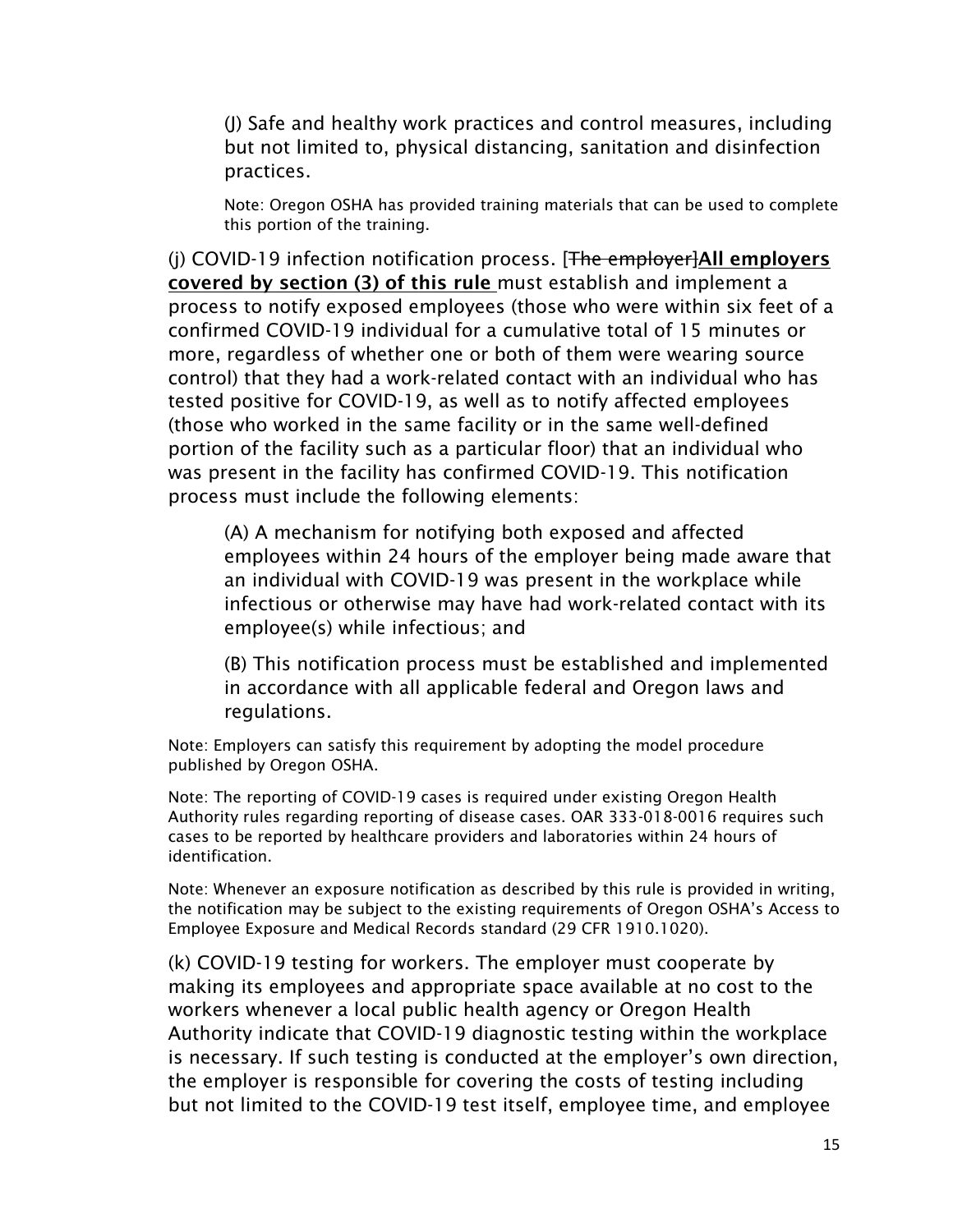travel. However, if the employer is not requesting the test, the employer is not expected to cover the direct cost of such testing or of any involved employee travel.

(l) Medical removal. Whenever the Oregon Health Authority, local public health agency, or medical provider recommends an employee be restricted from work due to quarantine or isolation for COVID-19, such as through identification during contact tracing activities, the affected worker(s) must be directed to isolate at home and away from other nonquarantined individuals.

#### Note: There are additional medical removal provisions for healthcare settings in subsection (4)(j) of this rule.

Note: Other than the obligation to provide such direction and to remove such employees from the workplace, the employer has no obligation to enforce the employee's quarantine or isolation.

Note: "Contact tracing" requirements as described in subsections (3)(l) and (4)(i) of this rule are not applicable for law enforcement covered in the emergency first responder definition of subsection (2)(e), personal care activities in (1)(c)(F), and handling, packaging, cleaning, processing, or transporting human remains or human tissue specimens or laboratory cultures in (1)(c)(G).

(A) Whenever an employee participates in quarantine or isolation for COVID-19, the employer must allow the affected employee(s) to work at home if suitable work is available and the employee's condition does not prevent it.

(B) Whenever an employee participates in quarantine or isolation, whether as a result of the requirements of this rule or because the employer chooses to take additional precautions, the affected worker(s) must be notified that they are entitled to return to their previous job duties if still available without any adverse action as a result of participation in COVID-19 quarantine or isolation activities. The employee must be advised in writing of the right to return as described and should be provided any relevant information about the employer's paid time off, sick leave, or any other available benefits in accordance with local, state, or federal law.

Note: The prohibition on "adverse action" does not require the employer to keep a job available that would not otherwise have been available had the employee not been quarantined or isolated, but it does mean that the employer cannot fill the job with another employee and thereby make it unavailable.

(C) Decisions regarding testing and return to work after an employee participates in COVID-19 quarantine or isolation activities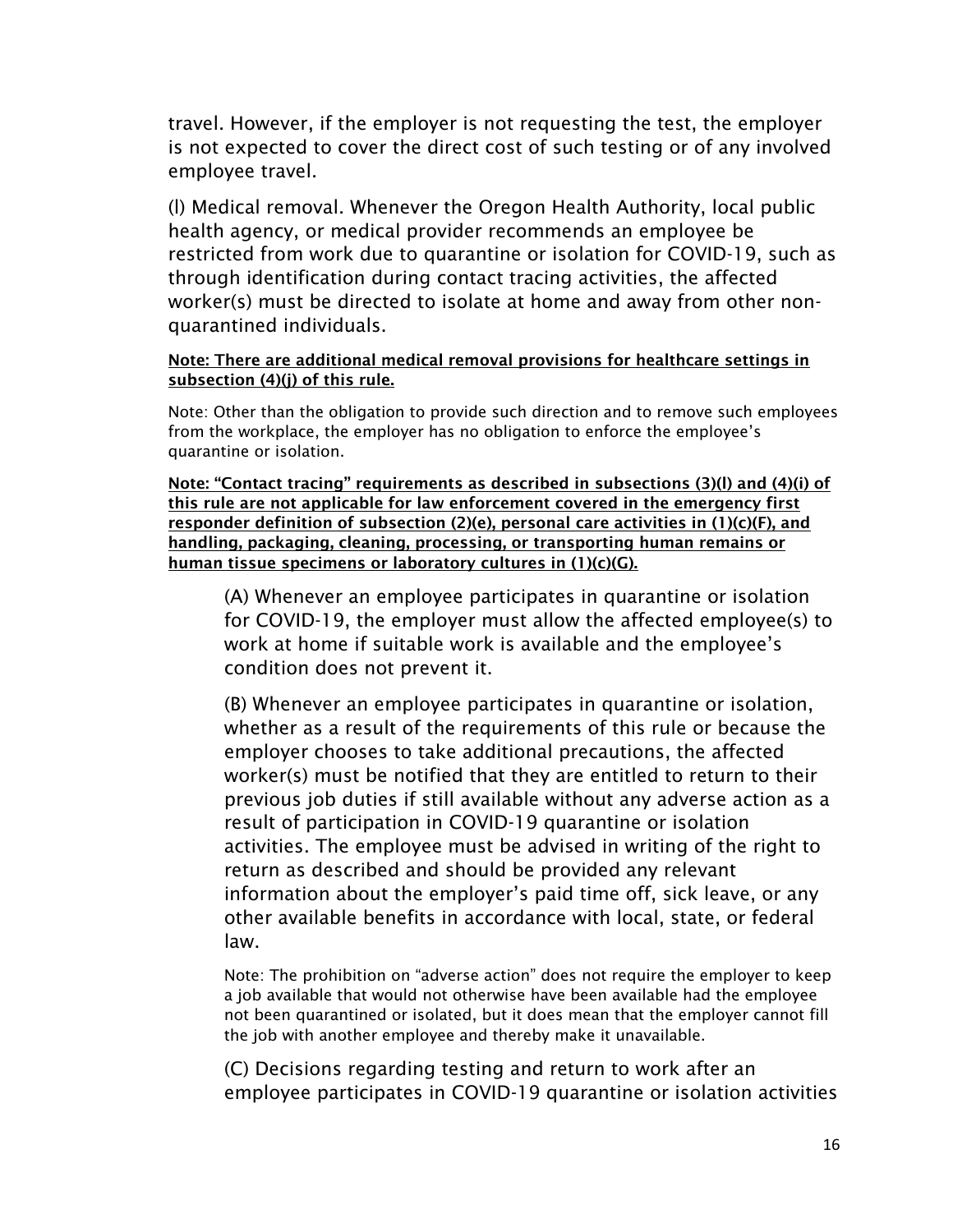must be made in accordance with applicable public health guidance and must be otherwise consistent with guidance from the employee's medical provider.

Note: This provision does not require a negative COVID-19 test or a separate contact with the medical provider.

Note: Employees are protected from discrimination or retaliation under ORS 654.062(5). This includes protections for actions against employees for opposing any practice forbidden under the Oregon Safe Employment Act and related statutes and rules (including this rule for COVID-19), making a complaint or causing any proceeding to be instituted under the Oregon Safe Employment Act, or exercising any rights under the law, including those conferred by this Rule Addressing COVID-19 Workplace Risks (OAR 437-001-0744).

Note: Notwithstanding the language of OAR 437-001-0700(10), employers do not need to record such "medical removal" cases on their OSHA 300 log(s) simply because the medical removal required by this rule occurred. Cases must be recorded only if the infection of a worker is determined to be "work-related" in accordance with OAR 437-001-0700.

(m) Mandatory [appendices]appendix. Employers covered by [one or more of the mandatory industry-specific requirements for Emergency Medical Services: First Responders, Firefighters, Emergency Medical Services and [activity-specific appendices that make up Appendix A of this rule Non-Emergency Medical Transport must comply with [those] appendices. Ithis appendix. To the degree [an]the appendix provides specific guidance regarding an issue addressed by this rule, it supersedes the general requirements of this rule. To the degree a situation is not addressed by the specific language of  $[$ an the appendix, the requirements of this rule apply as written. [Appendix A contains the following:

A-1: No Longer Required – Restaurants, Bars, Brewpubs and Public Tasting Rooms at Breweries, Wineries and Distilleries

A-2: No Longer Required – Retail Stores

A-3: Personal Services Providers

A-4: No Longer Required – Construction Operations

A-5: Transit Agencies

A-6: No Longer Required – Professional, Division 1, Pac-12, West Coast Conference and Big Sky Conference Sports

A-7: No Longer Required – Employers Operating Fitness-Related Organizations

A-8: K-12 Educational Institutions (Public or Private)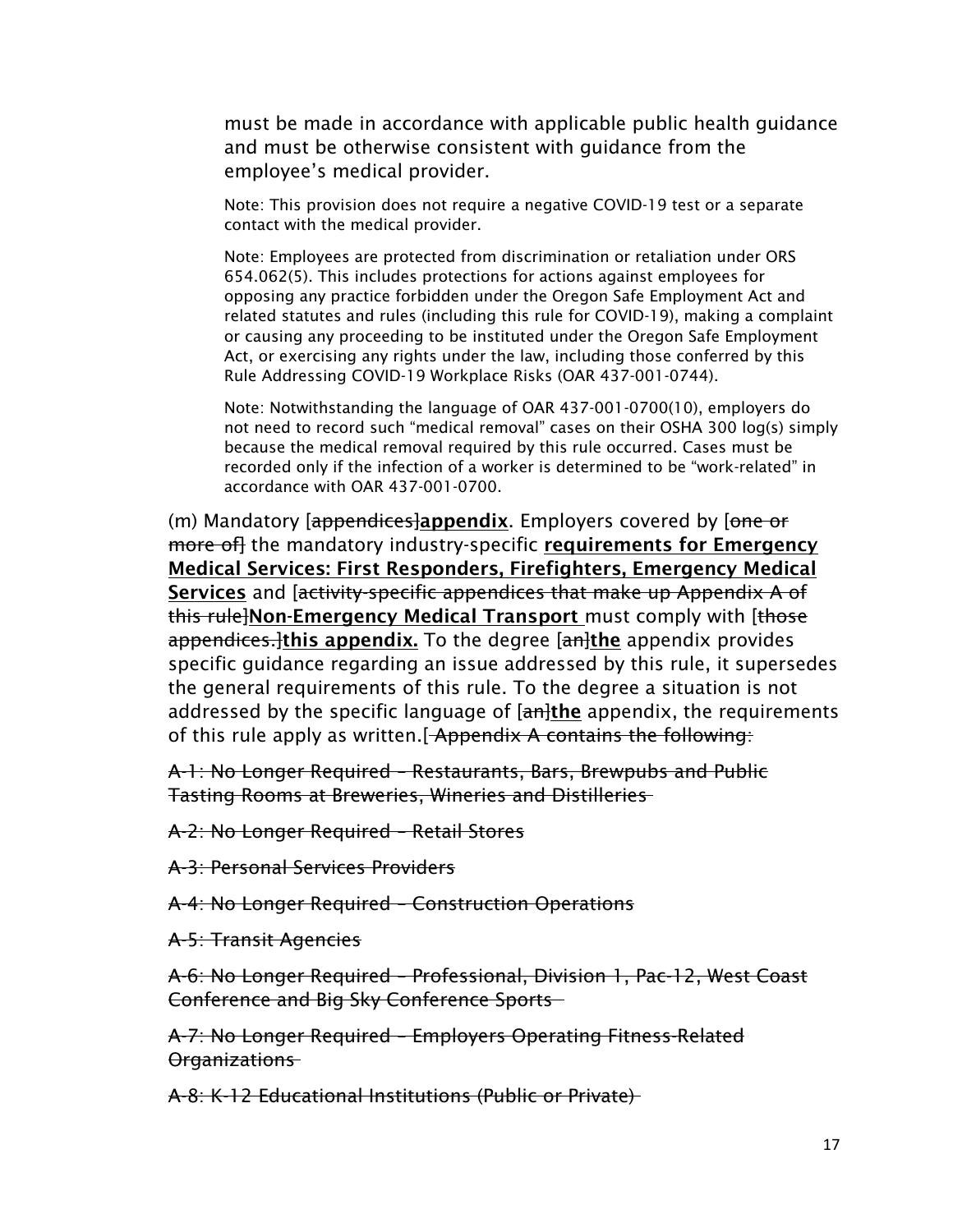A-9: Employers Operating Child Care and Early Education Programs

A-10: Veterinary Clinics

A-11: Emergency Medical Services: First Responders, Firefighters, Emergency Medical Services and Non-Emergency Medical Transport

A-12: Law Enforcement Activities

A-13:Jails, Prisons, and Other Custodial Institutions]

(4) Additional COVID-19 Requirements for Workplaces at Exceptional Risk. Workplaces identified by subsection (1)( $\left[\frac{1}{k}\right]$  of this rule must adhere to the following specific provisions and additional requirements.

(a) Infection control training. In addition to the employee information and training requirements for all workplaces under subsection (3)(i) of this rule, employers of workplaces at exceptional risk must provide infection control training that includes the following provisions:

(A) The training is overseen or conducted by a person knowledgeable in the covered subject matter as it relates to the employee's job duties;

(B) The training material is appropriate in content and vocabulary to the education, literacy, and language of the affected workers; and

(C) The training provides an opportunity for interactive questions and answers (must be "live" in order to allow immediate response and further clarification but need not be in person) with a person knowledgeable in the training program's subject matter and basic epidemiology as it relates to the workplace and employee job duties.

(b) Infection control training for employees required under this subsection must include the following elements:

(A) An explanation of this rule and its applicable appendices and provisions;

(B) An explanation of contact, droplet, and airborne modes of transmission of COVID-19, including how workers can recognize hazardous work activities that may involve exposure to COVID-19 and how employees can take precautionary measures to minimize their exposure;

(C) An explanation of the basic risk factors associated with COVID-19 transmission including, but not limited to, behavioral risk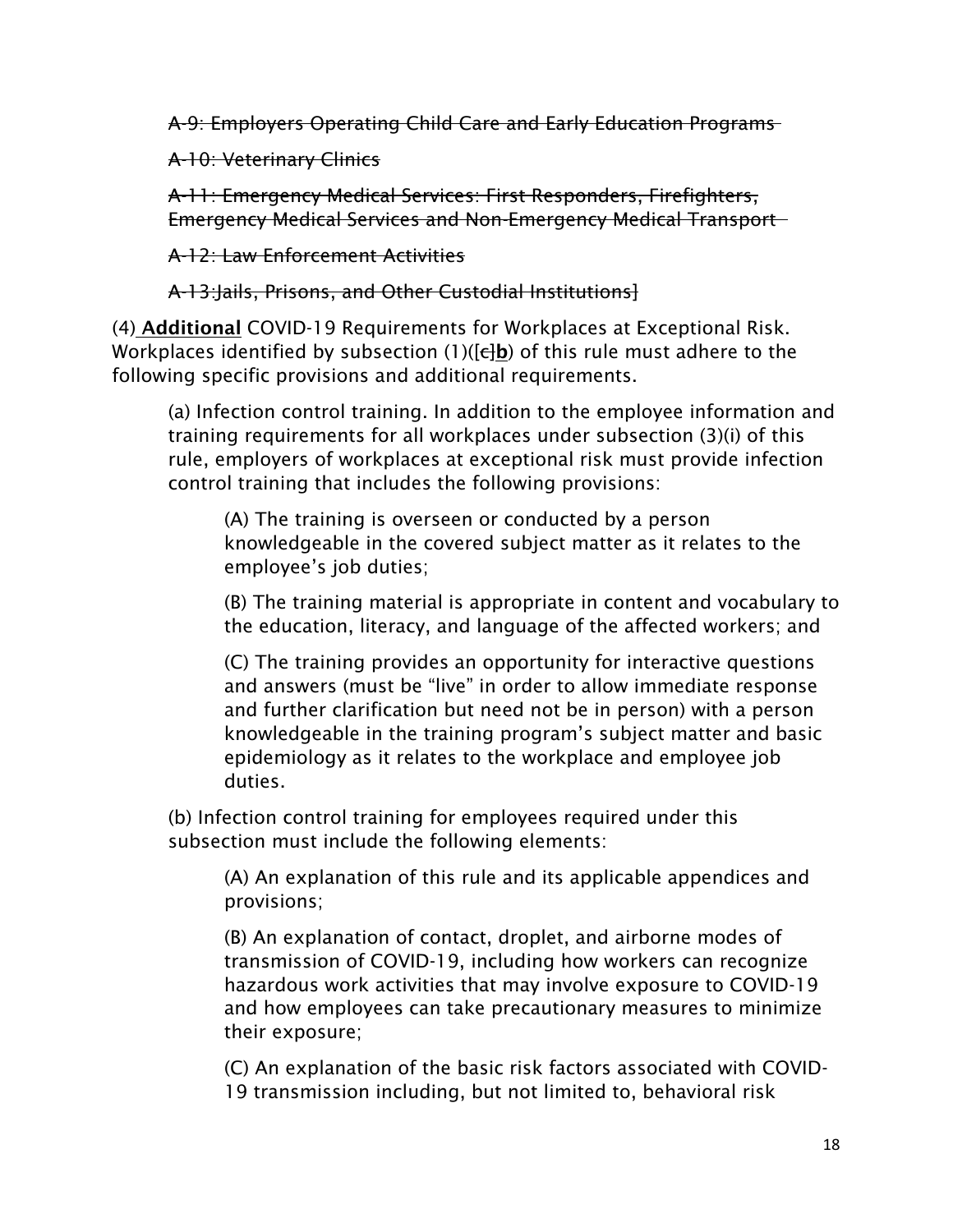factors (this may include non-work activities that are higher-risk activities such as attending large social gatherings); physiological risk factors; demographic risk factors; and environmental risk factors;

(D) An explanation of the employer's COVID-19 exposure risk assessment required by this rule and which employee job classifications, tasks, or job duties were considered as part of that risk assessment;

(E) An explanation of the employer's physical distancing; mask, face covering, and face shield requirements; and COVID-19 sanitation requirements at the workplace. Where applicable, this information must include any multi-employer worksite agreements related to the use of common areas and shared equipment that affect employees at the workplace;

(F) Information on the types, use, storage, removal, handling, and maintenance of masks, face coverings, face shields and personal protective equipment (including respirators) provided to employees by the employer; and

(G) An explanation of the use and limitation of COVID-19 hazard control measures implemented or installed by the employer. Hazard control measures include engineering, administrative, or work practice controls that eliminate or otherwise minimize employee exposure to COVID-19.

(c) Additional infection control plan requirements. In addition to the infection control plan requirements for all workplaces, each employer covered by section (4) of this rule must provide the following in its infection control plan:

(A) The name(s) of the person responsible for administering the plan. This person must be knowledgeable in infection control principles and practices as they apply to the workplace and employee job operations; and

(B) The plan must be reevaluated as frequently as necessary to reflect changes in the facility, employee job duties, new technologies, or workplace policies established by the employer that affect worker exposure to COVID-19 or in response to updated guidance published by the Oregon Health Authority (including increases in COVID-19 community spread) that is applicable to the employer's workplace. This reevaluation and update of the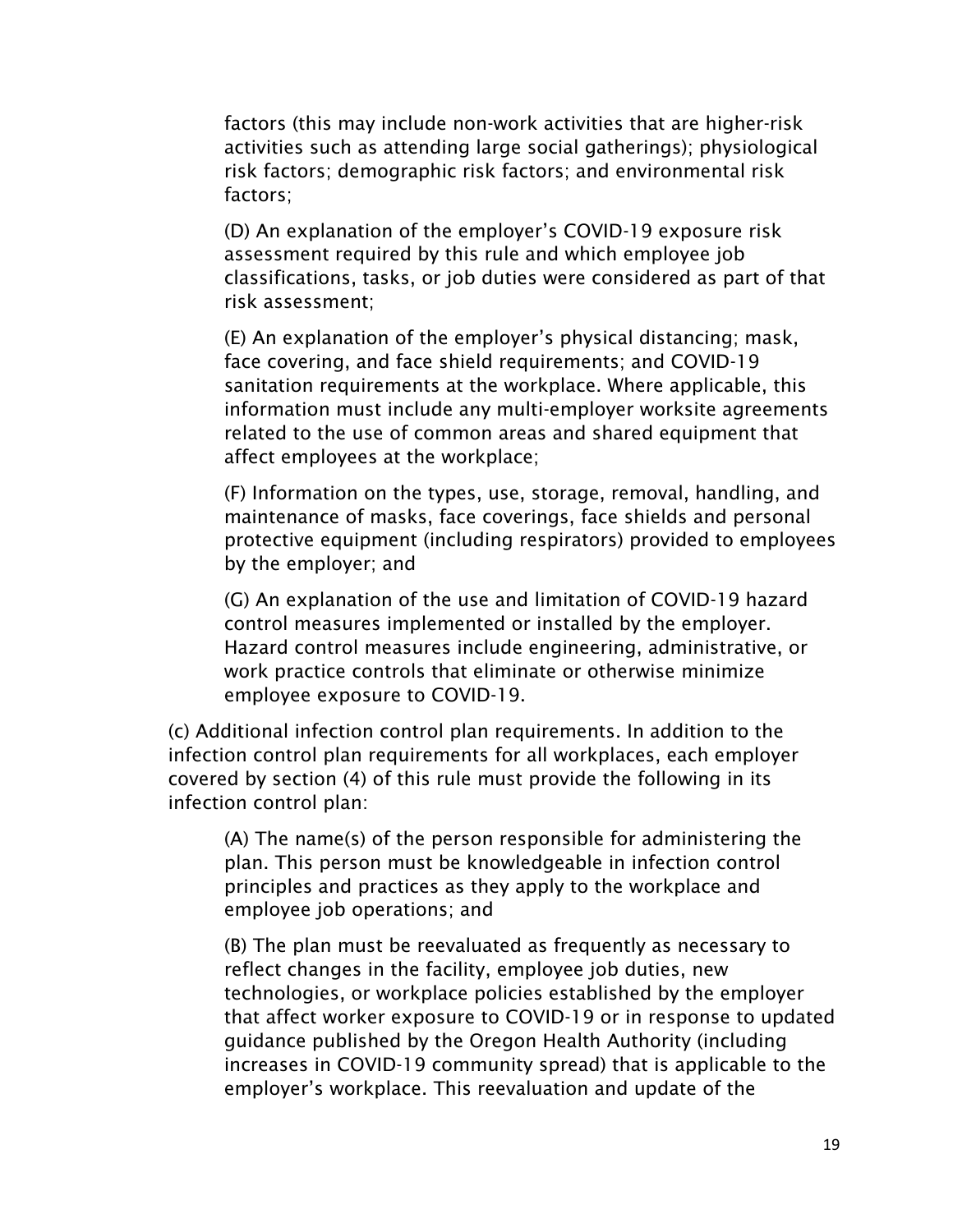infection plan must include feedback from non-managerial, frontline employees who perform activities that reflect the employer's exceptional risk under this rule. This feedback is not required from all employees and may be achieved via a safety meeting, safety committee, supervisor, process negotiated with the exclusive bargaining agent (if any), or any other similarly interactive process.

(C) Healthcare employers must develop and implement a written personal protective equipment (PPE) supply and crisis management plan in accordance with [Oregon Health Authority and Oregon OSHA Interim Guidance: Use of CDC's Optimizing Personal Protective Equipment [by Healthcare Personnel in Resource Constrained Settings](PPE) Supplies During the COVID-19 Pandemic.

(d) Additional sanitation requirements. Use appropriate sanitation measures in addition to the requirements of subsection (3)(c) of this rule to reduce the risk of COVID-19 transmission. Each employer must:

(A) Develop and implement procedures for routine cleaning and disinfection that are appropriate for SARS-CoV-2 in healthcare settings, including those patient-care areas in which aerosolgenerating procedures are performed (for example, using cleaners and EPA-registered, hospital-grade disinfectants for frequently touched surfaces or objects in accordance with manufacturer instructions and contact time specifications). Refer to List N on the EPA website for EPA-registered disinfectants that have qualified under EPA's emerging viral pathogens program for use against SARS-CoV-2; and

(B) Follow standard practices for disinfection and sterilization of medical devices contaminated with COVID-19, as described in the CDC Guideline for Disinfection and Sterilization in Healthcare Facilities, 2008.

(e) Healthcare personal protective equipment. Depending on the requirements of the procedure (for example, aerosol generating procedures) in question and the disease status of the involved patient(s), employers must use a combination of standard precautions, contact precautions, droplet precautions, airborne precautions, and eye protection (for examples, goggles, face shields) to protect healthcare workers with exposure or potential exposure to COVID-19.

(A) When an employee performs an aerosol-generating healthcare or post-mortem procedure for a patient without evidence of COVID-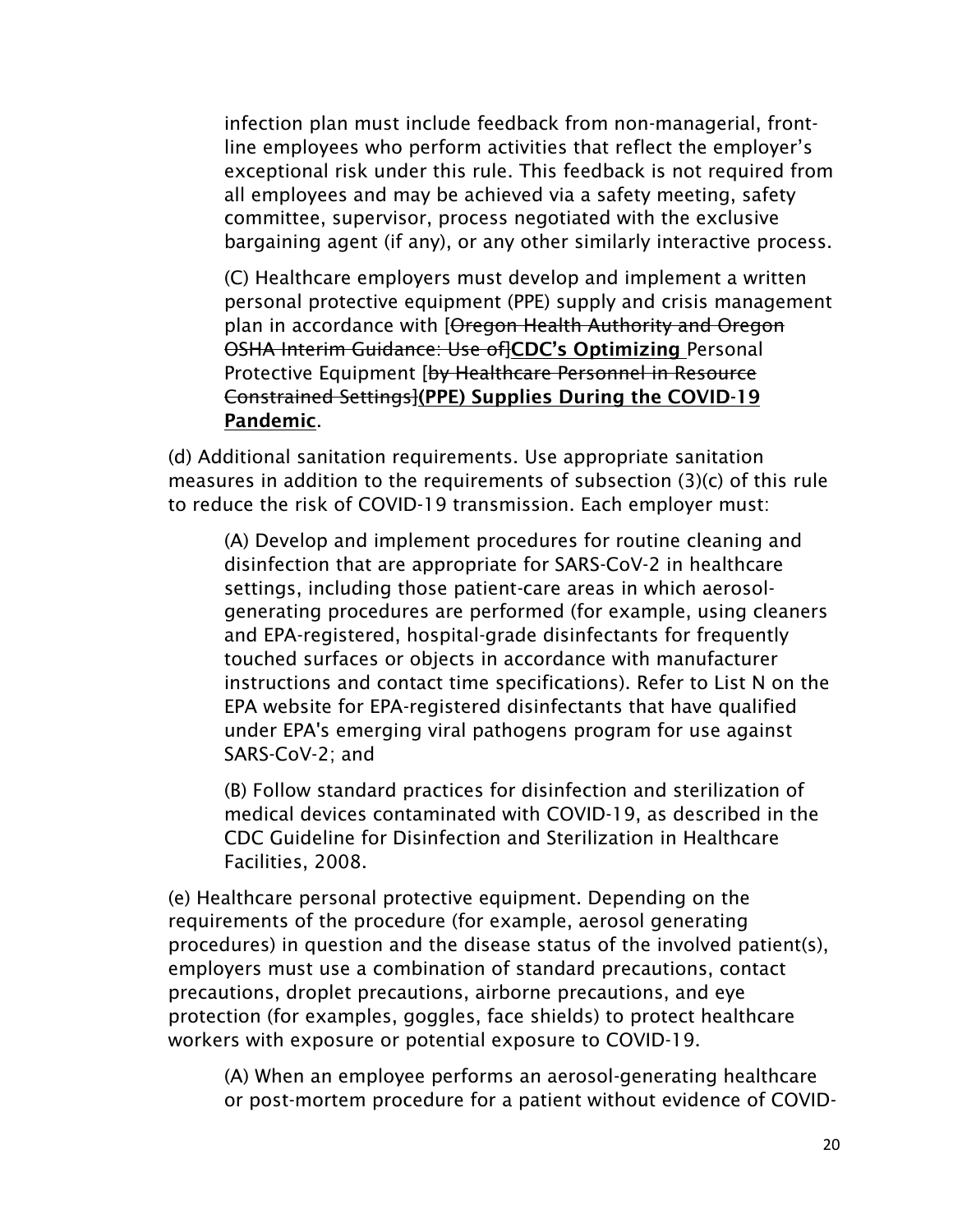19 infection, the employer must provide PPE in accordance with CDC's [Interim Infection Prevention and Control Recommendations for Healthcare Personnel]Optimizing Personal Protective Equipment (PPE) Supplies During the [Coronavirus Disease 2019] [(]COVID-19[)] Pandemic. Oregon OSHA recognizes that risk of infection in asymptomatic patients can vary based on clinical presentation, level of COVID-19 transmission in the community, recent COVID-19 testing results, and other factors. These factors must be considered in clinical judgment by healthcare personnel involved in direct patient care and medical examiners in making decisions about use of transmission-based precautions.

(B) Whenever an employee provides direct patient care for a patient known or suspected to be infected with COVID-19, the employer must provide the affected worker with gloves, a gown, eye protection (goggles or face shield), and either a NIOSH-approved respirator or a respirator with a current emergency use authorization by the United States Food and Drug Administration (FDA). If the employer can demonstrate that the availability of respirators is genuinely limited, the employer must ensure that a medical-grade mask is used in place of the respirator.

Note: If PPE availability is genuinely limited, a procedure cannot be deferred, and appropriate, good-faith efforts are made by the employer to ensure the safety and protection of the healthcare workers, Oregon OSHA will evaluate the situation based on PPE availability and the employer's adherence to [guidance] outlined in the Oregon Health Authority and Oregon OSHA Interim Guidance: Use offCDC's Optimizing Personal Protective Equipment [by Healthcare Personnel in Resource Constrained Settings](PPE) Supplies During the COVID-19 Pandemic.

(C) In lieu of (A) and (B) above, and if PPE availability is limited, such employers may follow [Oregon Health Authority-Oregon OSHA Interim Guidance: Use of CDC's Optimizing Personal Protective Equipment [by Healthcare Personnel in Resource Constrained Settings](PPE) Supplies During the COVID-19 Pandemic.

Note: The CDC does not have a comprehensive list of AGPs in a healthcare setting. Employers should refer [to Clinical Care, and Healthcare Infection Prevention and Control Guidance for COVID-19. Ithe AGP list maintained by Oregon Health Authority.

(f) Heightened risk ventilation requirements. In addition to the ventilation provisions of subsection (3)(f) of this rule (including any applicable certification provisions), certain heightened risk facilities must meet the following requirements to the degree that they are under the employer's control: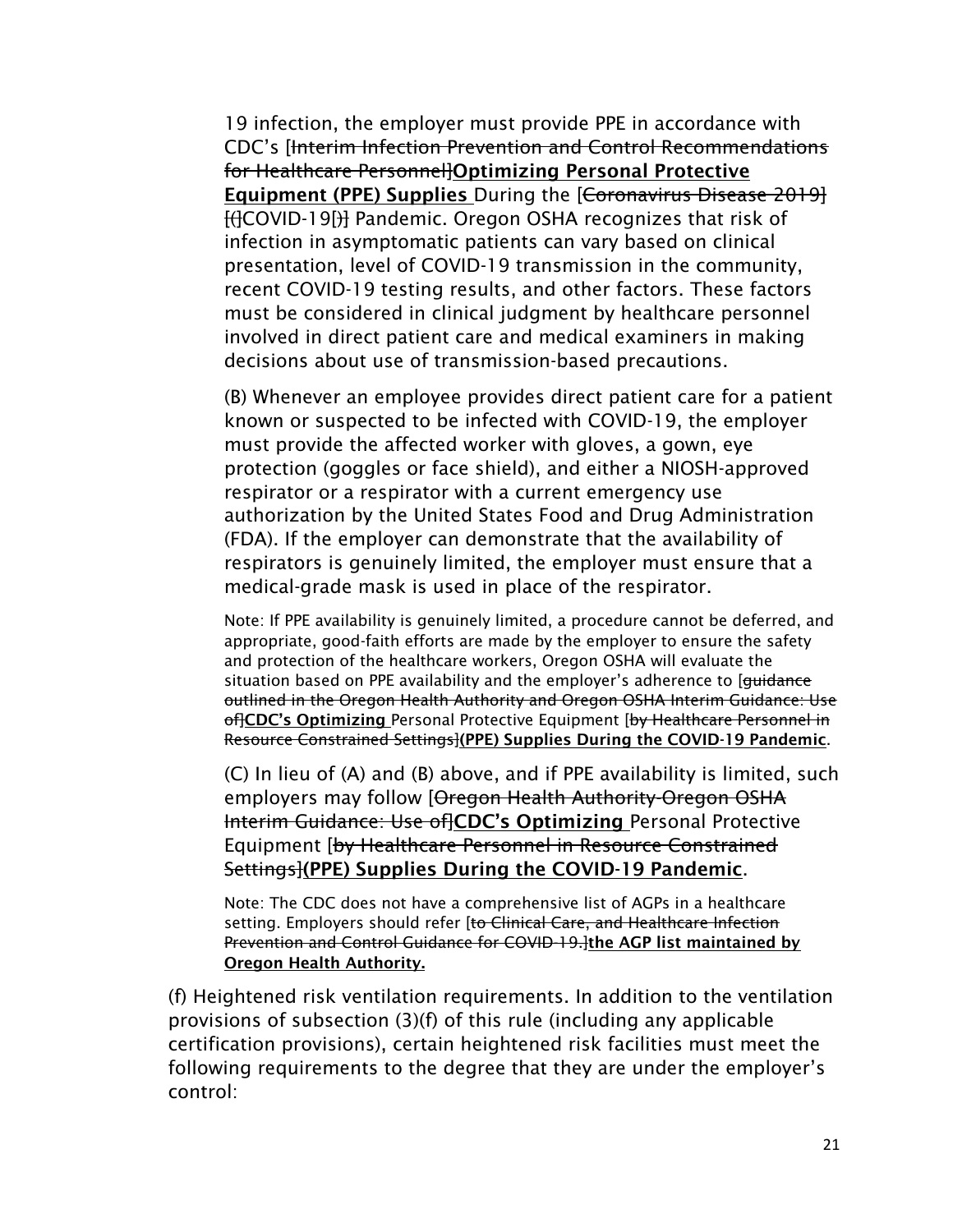(A) Existing ventilation systems in hospitals, ambulatory surgical centers, and long-term care facilities that provide skilled or intermediate level nursing care must be operated, when possible, in accordance with local building codes and applicable provisions of the American National Standards Institute (ANSI)/American Society of Heating, Refrigerating and Air-Conditioning Engineers (ASHRAE) Standards 62.1 and 62.2 (ASHRAE 2019a, 2019b), which include requirements for outdoor air ventilation in most residential and nonresidential spaces, and ANSI/ASHRAE/ASHE Standard 170 (ASHRAE 2017a) covers both outdoor and total air ventilation in healthcare facilities.

Note: This does not require installation of new ventilation equipment.

(B) Existing ventilation systems in other healthcare facilities must be upgraded to a minimum MERV 13 rating, provided that such an upgrade will result in no significant performance reduction of the system.

Note: This does not require installation of new ventilation equipment.

(g) Barriers, partitions, and airborne infection isolation rooms in healthcare settings. The employer must employ the following measures to protect healthcare employees, support workers, patients, and visitors from individuals known or suspected to be infected with COVID-19:

(A) When available, use airborne infection isolation rooms (AIIRs) with proper ventilation to house patients known or suspected to be infected with COVID-19;

(B) Patients known or suspected of being infected with COVID-19 must don a face covering and be isolated in an examination room with the door closed. If an examination room is not immediately available, such patients must not be allowed to wait within six feet of other patients seeking care and should be encouraged to wait in a personal vehicle or outside the healthcare setting where they can be contacted by mobile device when it is their turn to be evaluated. During a medical emergency, all measures may not be feasible, but must be implemented in whole or in part as the patient's condition and necessary medical care allow. If a patient cannot tolerate any form of face covering due to a medical condition, strict physical distancing and appropriate PPE must be used to protect patients and workers, respectively;

(C) Use physical barriers or partitions in triage areas to guide patients when appropriate; and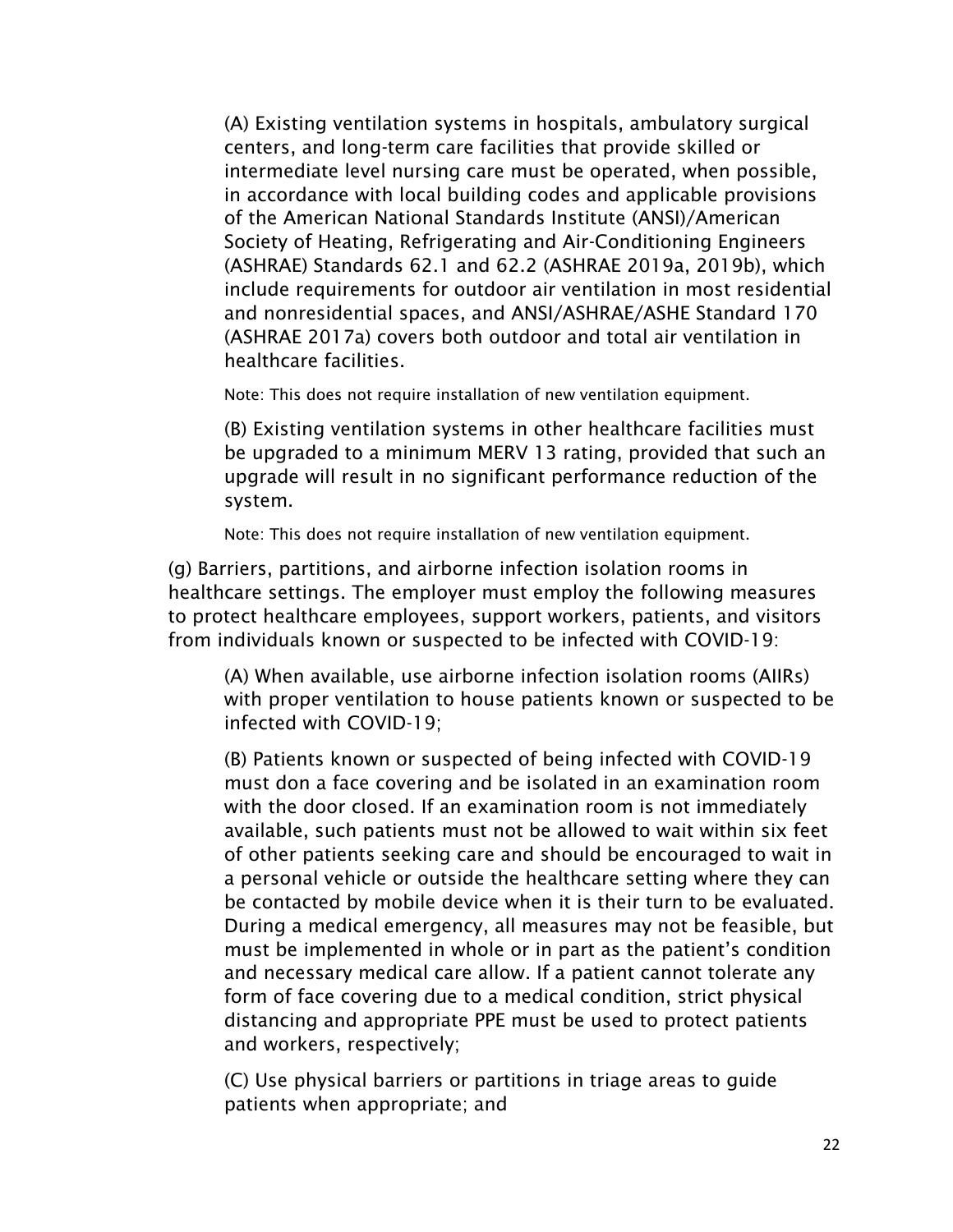(D) Use curtains to separate patients in semi-private areas.

(h) Screening in healthcare settings. The employer must screen and triage all individuals entering its healthcare setting for symptoms of COVID-19. [Although screening for symptoms may not identify asymptomatic or presymptomatic individuals with SARS-CoV-2 infection, symptom screening remains an important strategy to identify those who may have COVID-19 so appropriate precautions can be implemented. At a minimum, each employer must:

(A) Limit and monitor points of entry to the healthcare setting where direct patient care, or aerosol-generating healthcare or postmortem procedures are performed by workers. Consideration must be given to establishing stations at the healthcare setting entrance to screen individuals before they enter;

(B) Screen all individuals and employees (other than emergency responders entering with a patient) entering the healthcare setting for symptoms consistent with COVID-19. This can be achieved by asking the affected individual about symptoms of COVID-19 and asking if they have been advised to self-quarantine because of exposure to someone with COVID-19 or if they have been told to isolate after testing positive for COVID-19; and

(C) Develop a triage and screening protocol that isolates patients known or suspected to be infected with COVID-19 from other non-COVID-19 patients; procedures for transporting patients known or suspected to be infected with COVID-19 within the facility and between facilities as applicable; implementation of temporary air infection isolation rooms (AIIRs) as available.]

Note: Oregon OSHA highly recommends utilizing the CDC Facilities COVID-19 Screening tool. The CDC has a screening tool available at: <https://www.cdc.gov/screening/index.html>

(i) Exposure notification process in certain healthcare settings. The only exceptions to the notification requirements of subsection (3)(j) of this rule are in healthcare settings where patients are hospitalized on the basis that they are known or suspected to be infected with COVID-19 and in healthcare settings where contact tracing has become infeasible, based upon guidance from the Oregon Health Authority and the Centers for Disease Control regarding such scenarios and the implementation of universal PPE recommendations addressing both identified and unidentified risks.

Note: The term "settings where patients are hospitalized on the basis that they are known or suspected to be infected," is intended to be narrowly construed and applies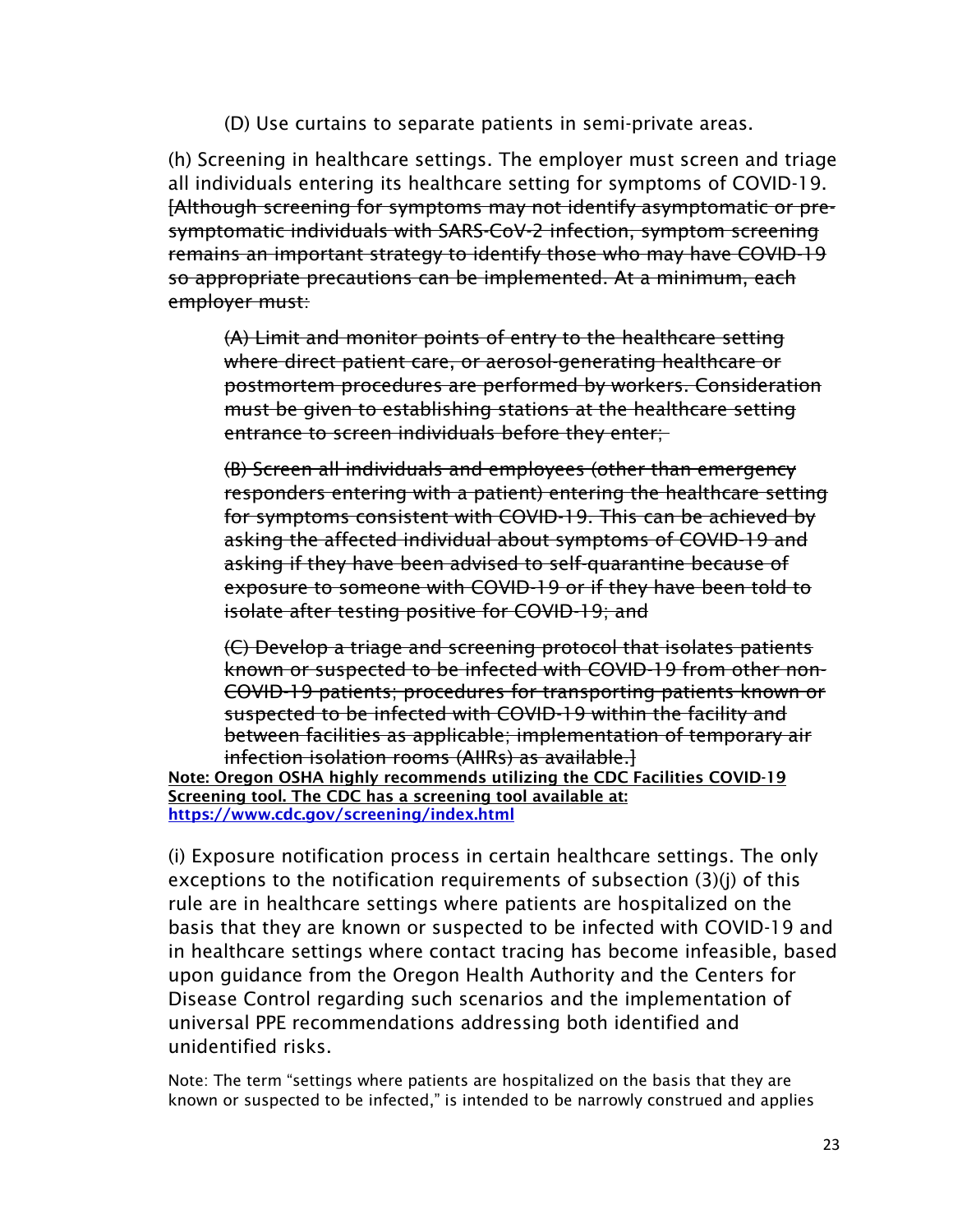only to those situations where patients are receiving health services primarily related to COVID-19 and where all workers are aware of that potential exposure. For example, patient care related to labor and delivery in a hospital that is also caring for COVID-19 patients is not subject to this exclusion.

Note: "Contact tracing" requirements as described in subsections (3)(l) and (4)(i) of this rule are not applicable for law enforcement covered in the emergency first responder definition of subsection (2)(e), personal care activities in (1)(c)(F), and handling, packaging, cleaning, processing, or transporting human remains or human tissue specimens or laboratory cultures in (1)(c)(G).

(j) Medical removal provisions in healthcare settings. The only exception to the quarantine and isolation provisions of subsection (3)(l) of this rule exists when a healthcare provider, emergency responder, or other worker who would otherwise be quarantined or isolated remains on the job under Oregon Health Authority guidelines.

(k) Physical distancing. All healthcare employers must ensure that both work activities and workflow are designed to eliminate the need for any employee to be within six feet of another individual in order to fulfill their job duties unless the employer determines and can demonstrate that such physical distancing is not feasible for certain activities.

(l) Mask, face covering, or face shield requirements.

(A) Healthcare employers must ensure that all individuals in the workplace wear a mask, face covering, or face shield:

(i) When working inside where six feet of distance between employees and other individuals cannot be consistently maintained, or

(ii) When an employee shares a room with one or more other individuals and the total enclosed area of the room does not provide at least 100 square feet per person.

(B) Masks, face coverings, or face shields are not required if the individual:

(i) Is under 5 years of age (or is under 2 years of age and using public transportation or in transportation hubs),

(ii) Is eating or drinking,

(iii) Is engaged in an activity that makes wearing a mask, face covering or face shield not feasible, such as when taking a shower,

(iv) Is sleeping,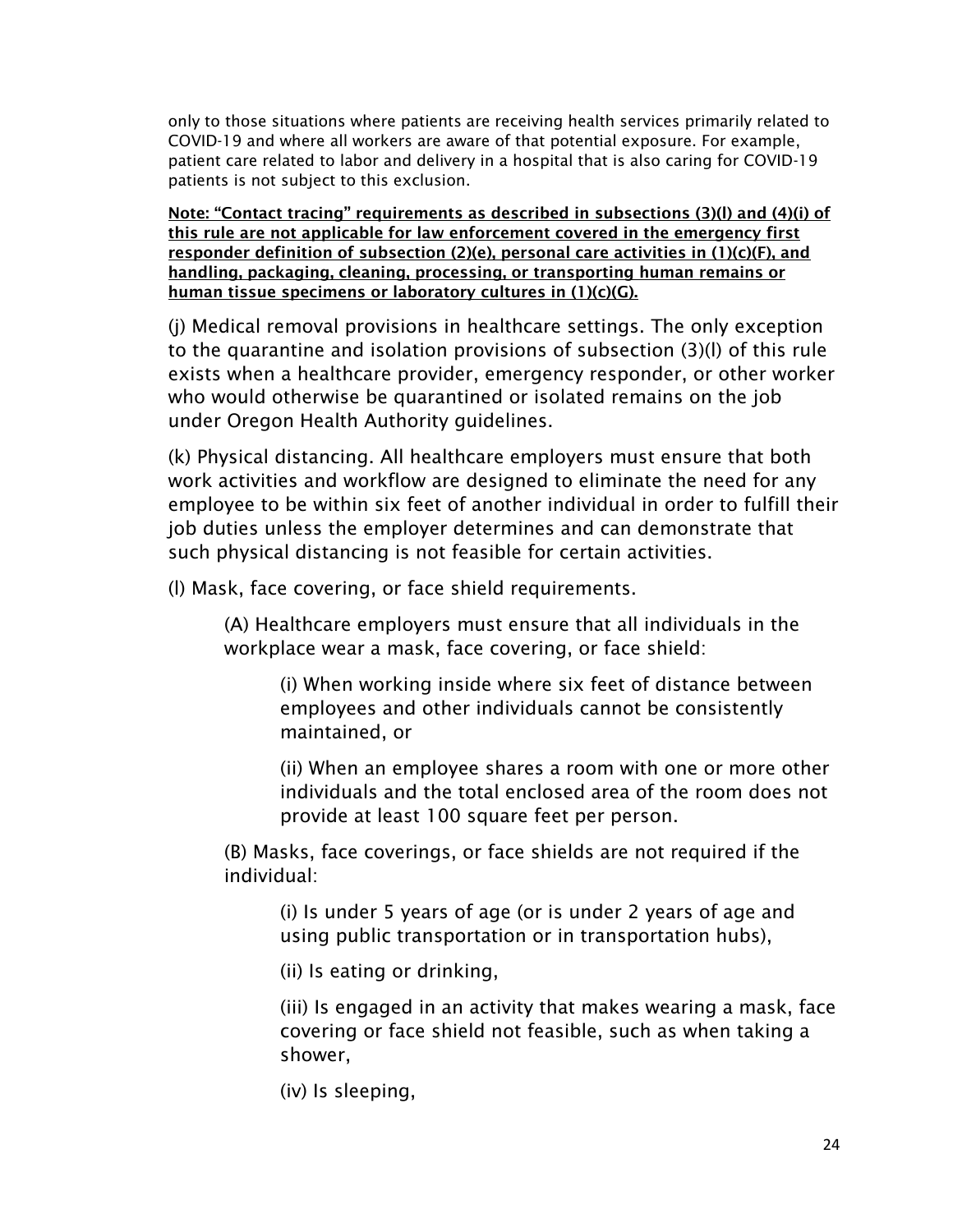(v) Is in a room or vehicle shared only with members of the same household, or

(vi) Is required to briefly remove their mask, face covering, or face shield because their identity needs to be confirmed by visual comparison, such as at the bank or if interacting with law enforcement. During such instances, individuals should limit speaking while the mask, face covering, or face shield is removed or displaced.

Note: While reasonable accommodation for those unable to wear a mask, face covering, or face shield due to a disability must be provided under applicable state law (ORS 659A.103 to 659A.145) and federal law (42 U.S.C. Chapter 126), such an accommodation does not include simply exempting individuals from the requirement to wear masks, face coverings, or face shields in public spaces or places of employment.

(C) The employer must provide masks, face coverings, or face shields for employees at no cost to the worker. If an employee chooses to wear their own mask, face shield, or face covering instead of those provided by the employer, the employer may allow it but is not required to do so.

(D) When an employee chooses to wear a filtering facepiece respirator instead of a mask, face covering, or face shield, the employer must allow that use and follow the "voluntary use" provisions of the Respiratory Protection Standard (29 CFR 1910.134).

Note: An employer is not obligated to provide filtering facepiece respirators to employees under this section, nor are employers required to provide or allow any other type of respirator, unless required by another part of this rule.

(E) If an employee chooses to wear a mask, face shield, or face covering even when it is not required, the employer must allow them to do so.

(m) Medical removal protection benefits. Medical removal protection benefits as described by this subsection must be provided whenever employees covered by this subsection are unable to work due to the medical removal provisions outlined under subsections (3)(l) and (4)(j) of this rule.

(A) Except as otherwise provided by paragraph (4)(m)(B), medical removal protection benefits as outlined under paragraph (4)(m)(C) apply to all employees engaged in direct patient care or in direct support of such care, including patient intake or admission, patient food services, equipment and facility maintenance, housekeeping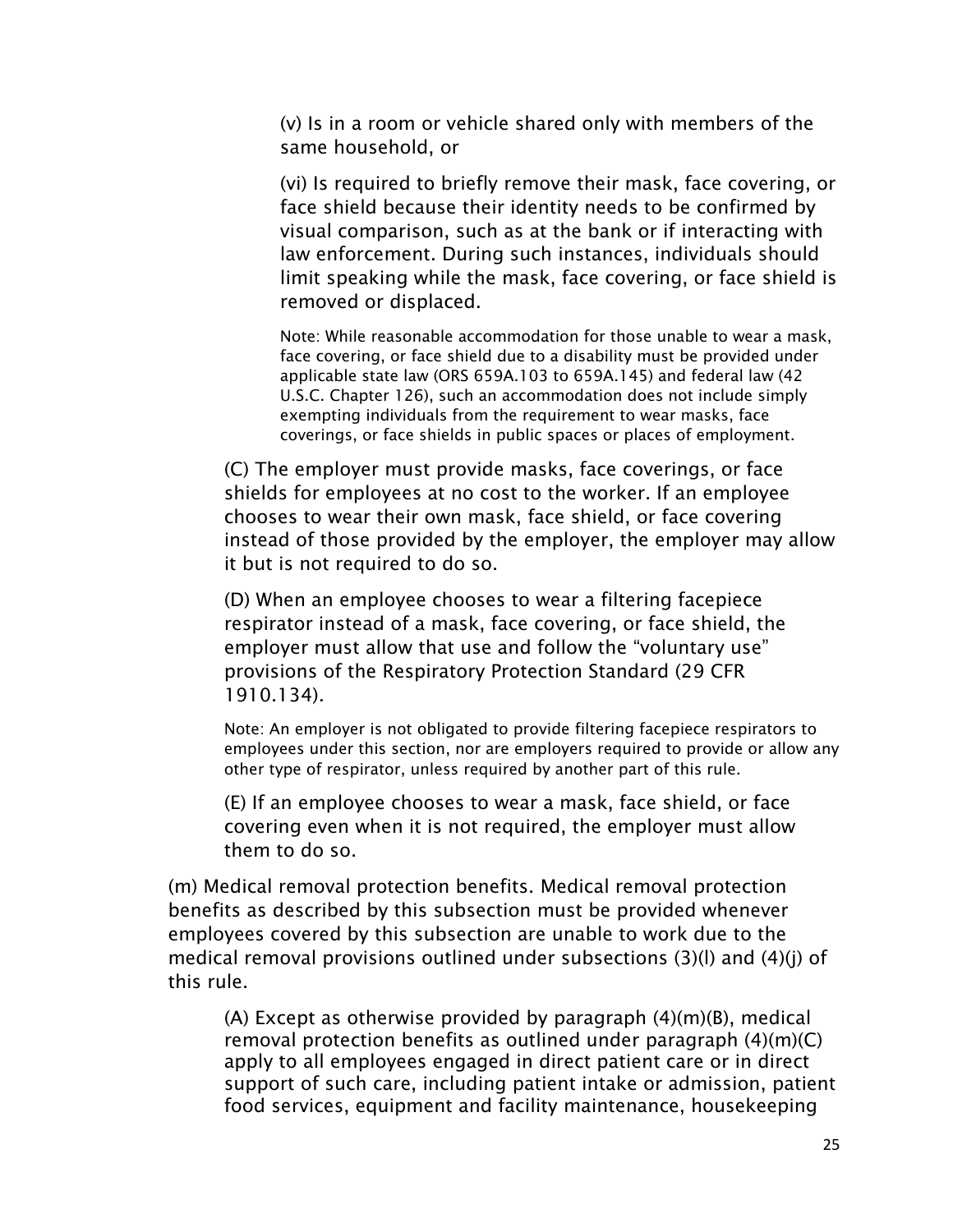services, healthcare laundry services, medical waste handling services, and medical equipment cleaning or reprocessing services. This provision does not apply to office or administrative functions that do not involve contact with patients or patient care spaces, such as bookkeeping, payroll, or accounting services.

(B) The medical removal protection benefits of this subsection do not apply to the following:

(i) Employers with 10 or fewer employees,

(ii) Employees whose COVID-19 illness or quarantine cannot reasonably have resulted from a workplace exposure,

(iii) Individuals who are not in compliance with Oregon Health Authority COVID-19 vaccination requirements, without regard to the effective date of those requirements,

(iv) The provision of first aid by an employee who is not otherwise a healthcare provider,

(v) The dispensing of prescriptions by pharmacists in retail settings,

(vi) Non-hospital ambulatory care settings where all nonemployees are screened prior to entry and individuals with suspected or confirmed COVID-19 are not permitted to enter those settings,

(vii) Well-defined ambulatory care settings within hospitals where all employees are fully vaccinated and all nonemployees are screened prior to entry and people with suspected or confirmed COVID-19 are not permitted to enter those settings,

(viii) Home healthcare settings where all employees are fully vaccinated and all non-employees are screened prior to entry and people with suspected or confirmed COVID-19 are not present,

(ix) Healthcare support services not performed in a healthcare setting (for example, off-site laundry, off-site food preparation), or

(x) Telehealth services performed outside of a setting where direct patient care occurs.

(C) When an employee subject to this subsection is subject to medical removal as required by the rule and the required isolation or quarantine prevents the employee from working, the following medical removal protection benefits must be provided: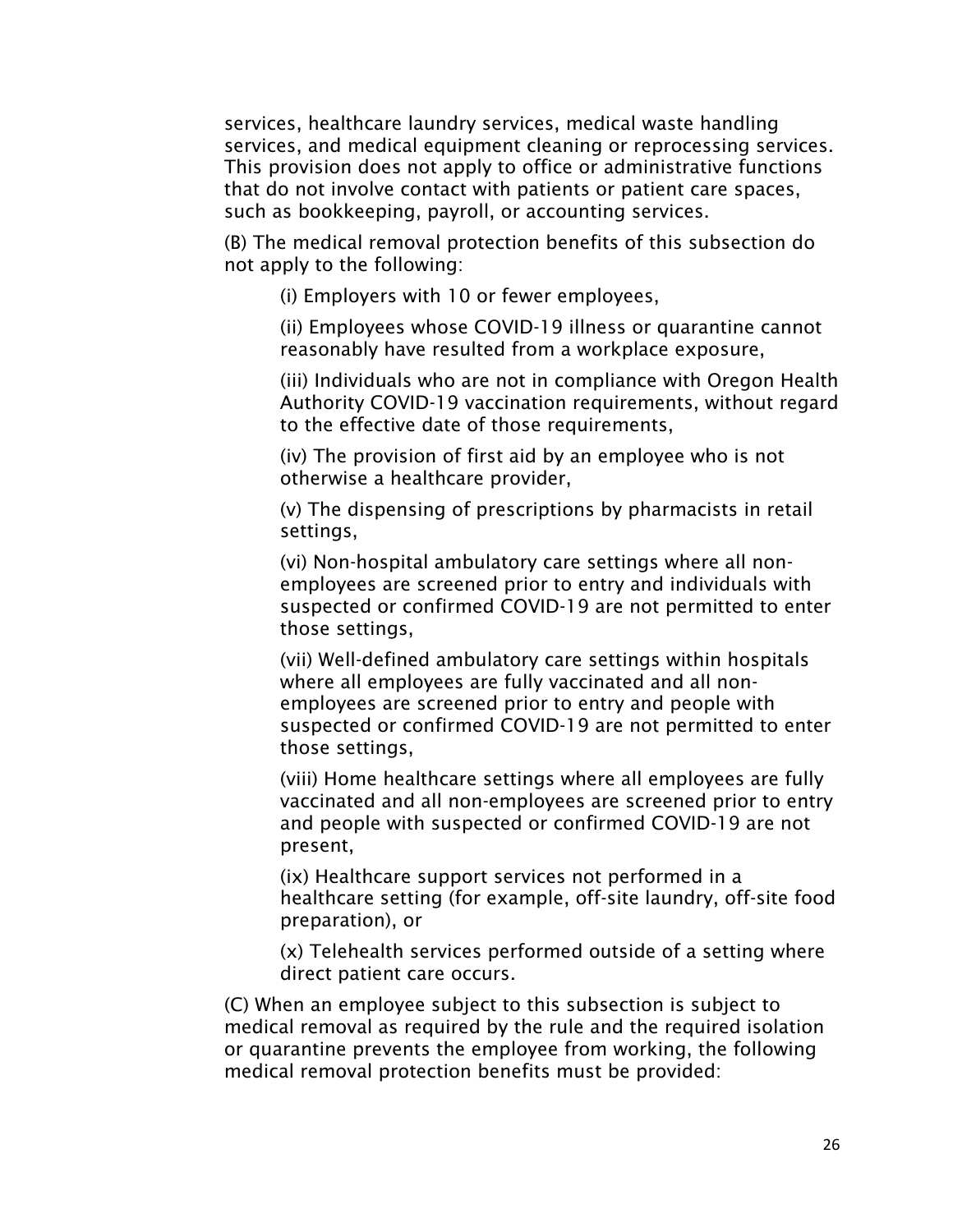(i) The employer must continue to provide the benefits to which the employee would normally be entitled when working;

(ii) For employers with 500 or more employees, the employer must pay the employee the same regular (non-overtime) pay the employee would have received had the employee not been absent from work, up to a maximum of \$1,400 per week, until the employee is able to return to work as described in subsection (3)(l) of this rule;

(iii) For employers with fewer than 500 employees, the employer must pay the employee benefit described in subparagraph (4)(m)(C)(ii) of this rule, but beginning in the third week of an employee's removal, the employer is permitted to reduce the amount to only two-thirds of the same regular pay the employee would have received had the employee not been absent from work, up to \$200 per day (\$1,000 per week in most cases).

(D) The employer's obligation under paragraph (4)(m)(C) of this rule is reduced by the amount of compensation for lost earnings that the employee receives from any other source, such as a publicly or employer-funded compensation program (for example, workers compensation, paid sick leave, administrative leave, or other employer-provided leave that does not carry a cash value). The employer cannot take such benefits into account until they have actually been received by the employee.

#### (5) COVID-19 Requirements for all workplaces not covered under exceptional risk workplaces section (3) and (4), as defined in section 1(b).

(a) Masks, face coverings, and face shields.

(A) The employer must provide masks, face coverings, or face shields for employees at no cost to the worker. If an employee chooses to wear their own mask, face covering, or face shield instead of those provided by the employer, the employer may allow it but is not required to do so.

(B) When an employee chooses to wear a filtering facepiece respirator to protect against COVID-19, the employer must allow that use and follow the "voluntary use" provisions of the Respiratory Protection Standard (29 CFR 1910.134).

Note: An employer is not obligated to provide filtering facepiece respirators to employees under this section, nor are employers required to provide or allow any other type of respirator, unless required by another part of this rule.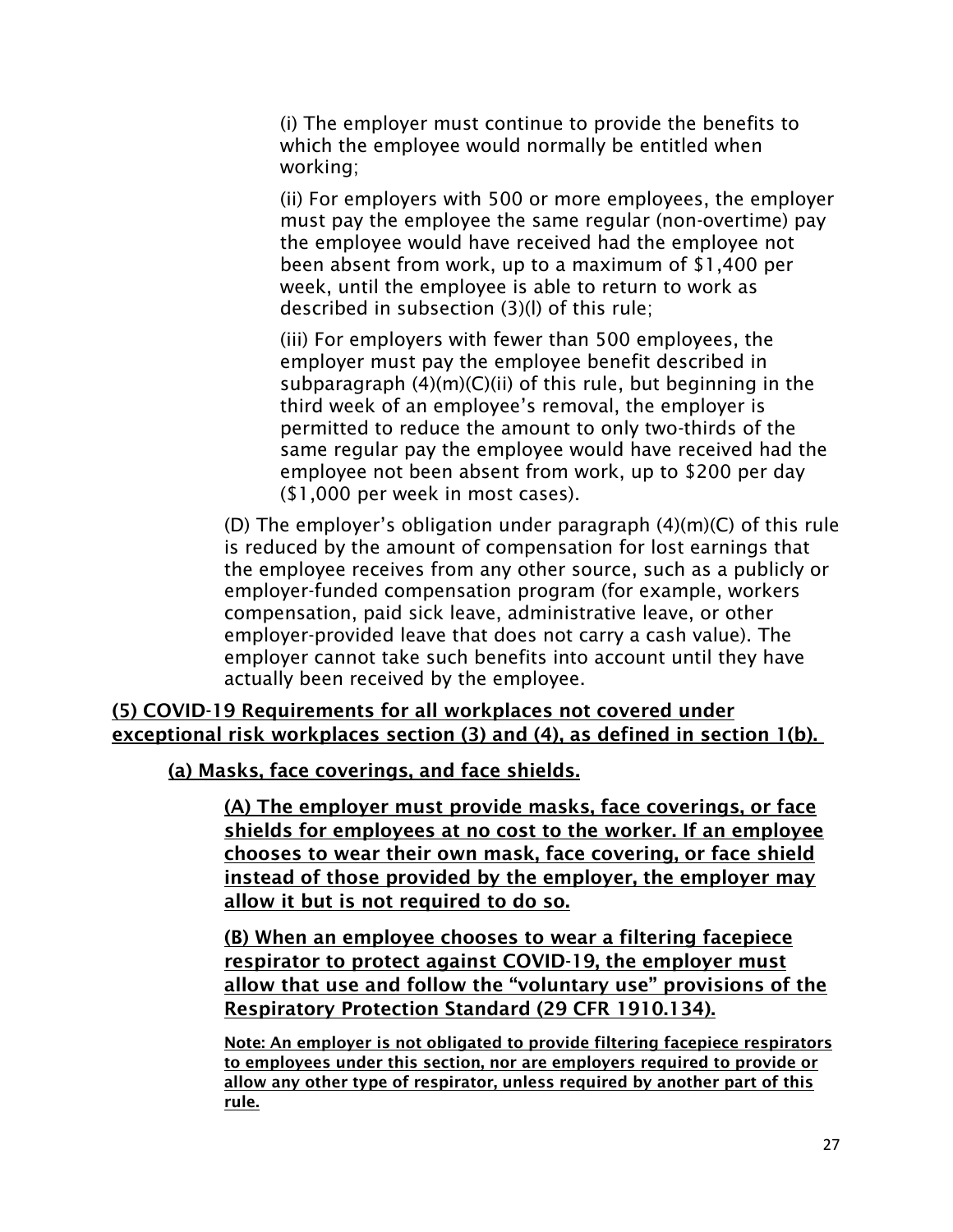(C) When an employee chooses to wear a mask, face covering, or face shield even when it is not required, the employer must allow them to do so.

Note: Employees are protected from discrimination or retaliation under ORS 654.062(5). This includes protections for actions against employees for opposing any practice forbidden under the Oregon Safe Employment Act and related statutes and rules (including this rule for COVID-19), making a complaint or causing any proceeding to be instituted under the Oregon Safe Employment Act, or exercising any rights under the law, including those conferred by this Rule Addressing COVID-19 Workplace Risks (OAR 437-001- 0744).

(b) COVID-19 testing for workers. If COVID-19 testing is conducted at the employer's own direction, the employer is responsible for covering the costs of testing including but not limited to the COVID-19 test itself, employee time, and employee travel. However, if the employer is not requesting the test, the employer is not expected to cover the direct cost of such testing or of any involved employee travel.

(c) Routine ventilation maintenance and evaluation. Employers covered by section (5) of this rule, should optimize the amount of outside air circulated through its existing heating, ventilation, and air conditioning (HVAC) system(s), in accordance of subsection (3)(f).

(d) COVID-19 infection notification process. The employers covered by this section (5) of this rule, should establish and implement a process to notify exposed employees (those who were within six feet of a confirmed COVID-19 individual for a cumulative total of 15 minutes or more, regardless of whether one or both of them were wearing source control) that they had a work-related contact with an individual who has tested positive for COVID-19, as well as to notify affected employees (those who worked in the same facility or in the same well-defined portion of the facility such as a particular floor) that an individual who was present in the facility has confirmed COVID-19. This notification process should include the following elements:

(A) A mechanism for notifying both exposed and affected employees within 24 hours of the employer being made aware that an individual with COVID-19 was present in the workplace while infectious or otherwise may have had work-related contact with its employee(s) while infectious; and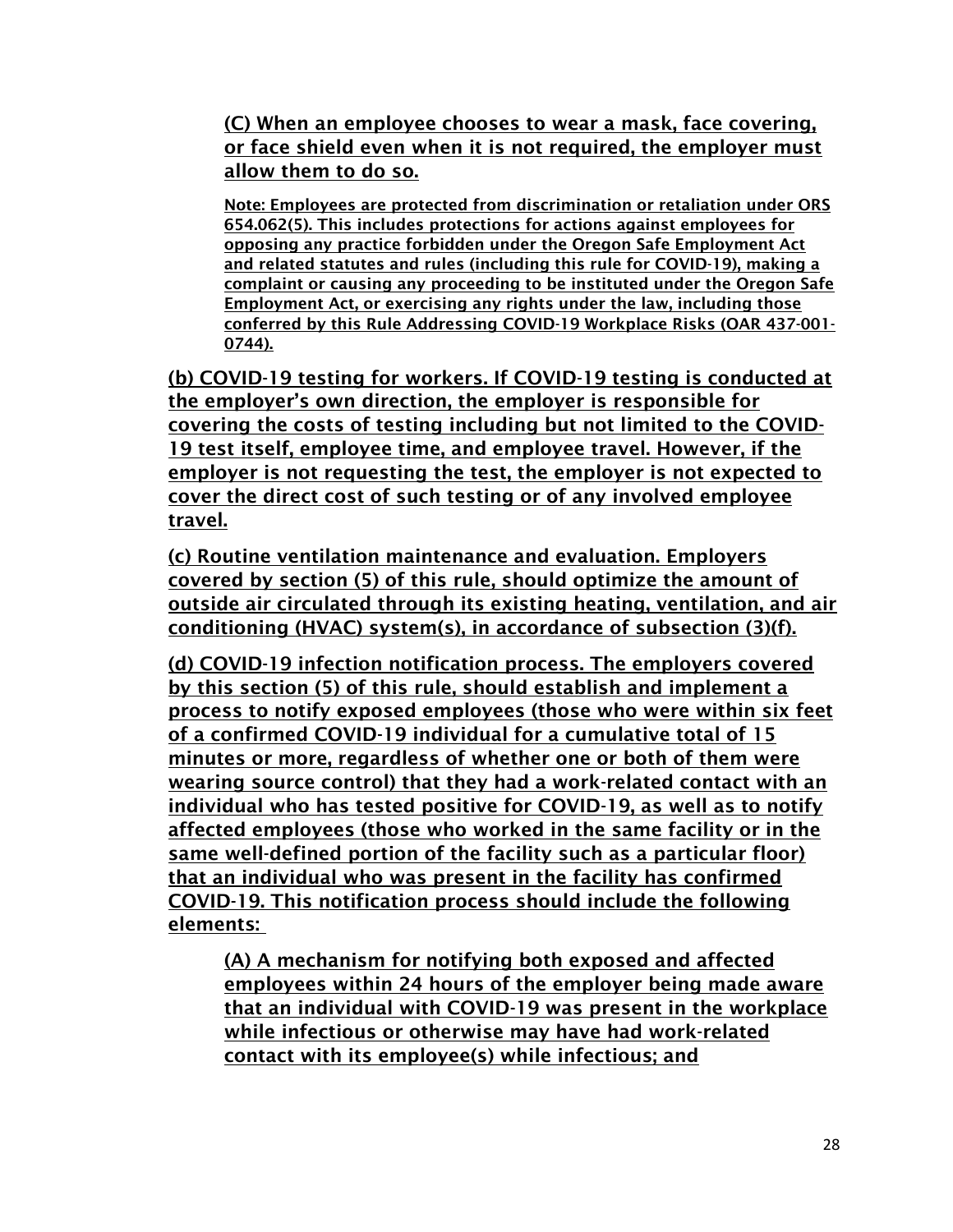#### (B) This notification process should be established and implemented in accordance with all applicable federal and Oregon laws and regulations.

Note: Employers may use the model procedure published by Oregon OSHA.

Note: The reporting of COVID-19 cases is required under existing Oregon Health Authority rules regarding reporting of disease cases. OAR 333-018- 0016 requires such cases to be reported by healthcare providers and laboratories within 24 hours of identification.

Note: Whenever an exposure notification as described by this rule is provided in writing, the notification may be subject to the existing requirements of Oregon OSHA's Access to Employee Exposure and Medical Records standard (29 CFR 1910.1020).

(e) Medical removal. Employers covered by section (5) of this rule should follow Oregon Health Authority, public heath, or medical provider recommendations for isolation or quarantine of employees for COVID-19.

Stat. Auth.: ORS 654.025(2), 654.025(3)(a), ORS 654.035 and 656.726(4). Stats. Implemented: ORS 654.001 to 654.295. Hist: OR OSHA Admin. Order 3-2020, f. 11/6/20, ef. 11/16/20 OR OSHA Admin. Order 4-2020, f. 12/11/20, ef. 12/11/20. OR OSHA Admin. Order 2-2021, f. 5/4/21, ef. 5/4/21. OR OSHA Admin. Order 5-2021, f. 6/30/21, ef. 6/30/21. OR OSHA Admin. Order 10-2021, f. 8/13/21, ef. 8/13/21. OR OSHA Admin. Order 12-2021, f. 9/14/21, ef. 9/16/21 OR-OSHA Admin. Order 14-2021, f. 12/21/21, ef. 12/21/21 OR-OSHA Admin Order 1-2022, f. 3/18/22, ef. 3/18/22

#### OAR 437-001-0744

## Rule Addressing COVID-19 Workplace Risks [Appendix A - Mandatory Workplace Guidance For Industry-Specific And Activity-Specific Situations

- A-1: No Longer Required Restaurants, Bars, Brewpubs, and Public Tasting Rooms at Breweries, Wineries, and Distilleries
- A-2: No Longer Required Retail Stores
- A-3: Personal Services Providers
- A-4: No Longer Required Construction Operations
- A-5: Transit Agencies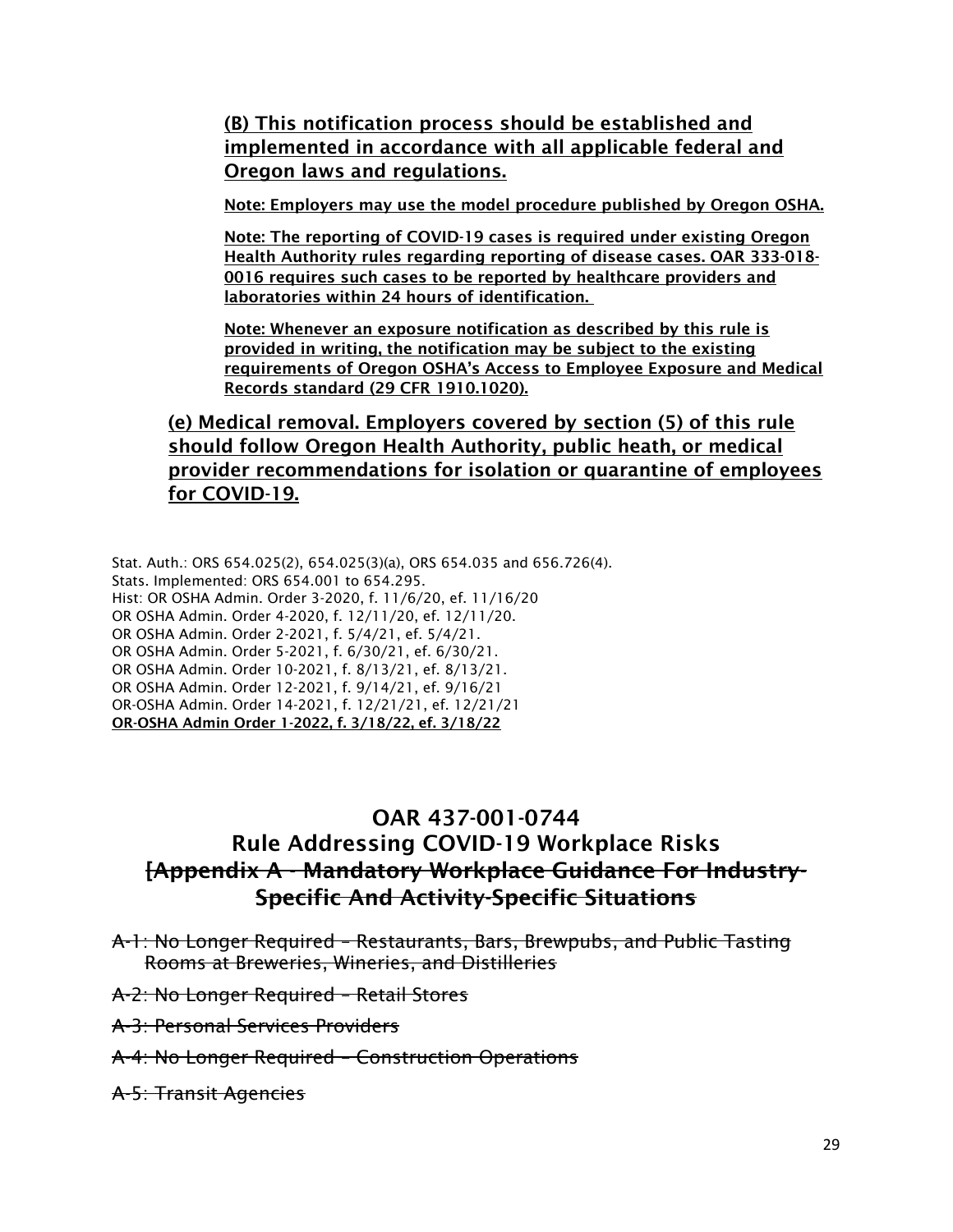A-6: No Longer Required – Professional, Division 1, Pac-12, West Coast Conference and Big Sky Conference Sports

A-7: No Longer Required – Employers Operating Fitness-Related Organizations

- A-8: K-12 Educational Institutions (Public or Private)
- A-9: Employers Operating Child Care and Early Education Programs
- A-10: Veterinary Clinics
- A-11: Emergency Medical Services: First Responders, Firefighters, Emergency Medical Services and Non-Emergency Medical Transport
- A-12: Law Enforcement Activities
- A-13: Jails, Prisons, and Other Custodial Institutions

## A-1: No Longer Required – Restaurants, Bars, Brewpubs, and Public Tasting Rooms at Breweries, Wineries, and Distilleries

This guidance is no longer required.

## A-2: No Longer Required – Retail Stores

This guidance is no longer required.

## A-3: Personal Services Providers

- Application: This appendix applies to employers operating barber shops, hair salons, esthetician practices, medical spas, facial spas and day spas, nonmedical massage therapy services, nail salons, tanning salons, and tattoo/piercing parlors. To the degree this appendix provides specific guidance, it supersedes the requirements of the Rule Addressing COVID-19 Workplace Risks (OAR 437-001-0744); to the degree a situation is not addressed by the specific language of this appendix, the requirements of the rule apply.
- A. Masks, Face Coverings, and Face Shields. To reduce the risk of transmission from potentially infected individuals, employers of personal services providers must implement the requirements of OAR 437-001-0744 subsection (3)(b) of this rule, except as otherwise provided by this appendix.
	- 1. Allow clients to remove the face covering when appropriate to or necessary for certain services; for example, a client does not need to wear a face covering when face-down on a massage table. And some services, such as mustache or beard trims, may require the cloth, paper or disposable face covering to be temporarily removed; and
	- 2. Allow employees to wear medical grade masks if they choose to do so when providing services.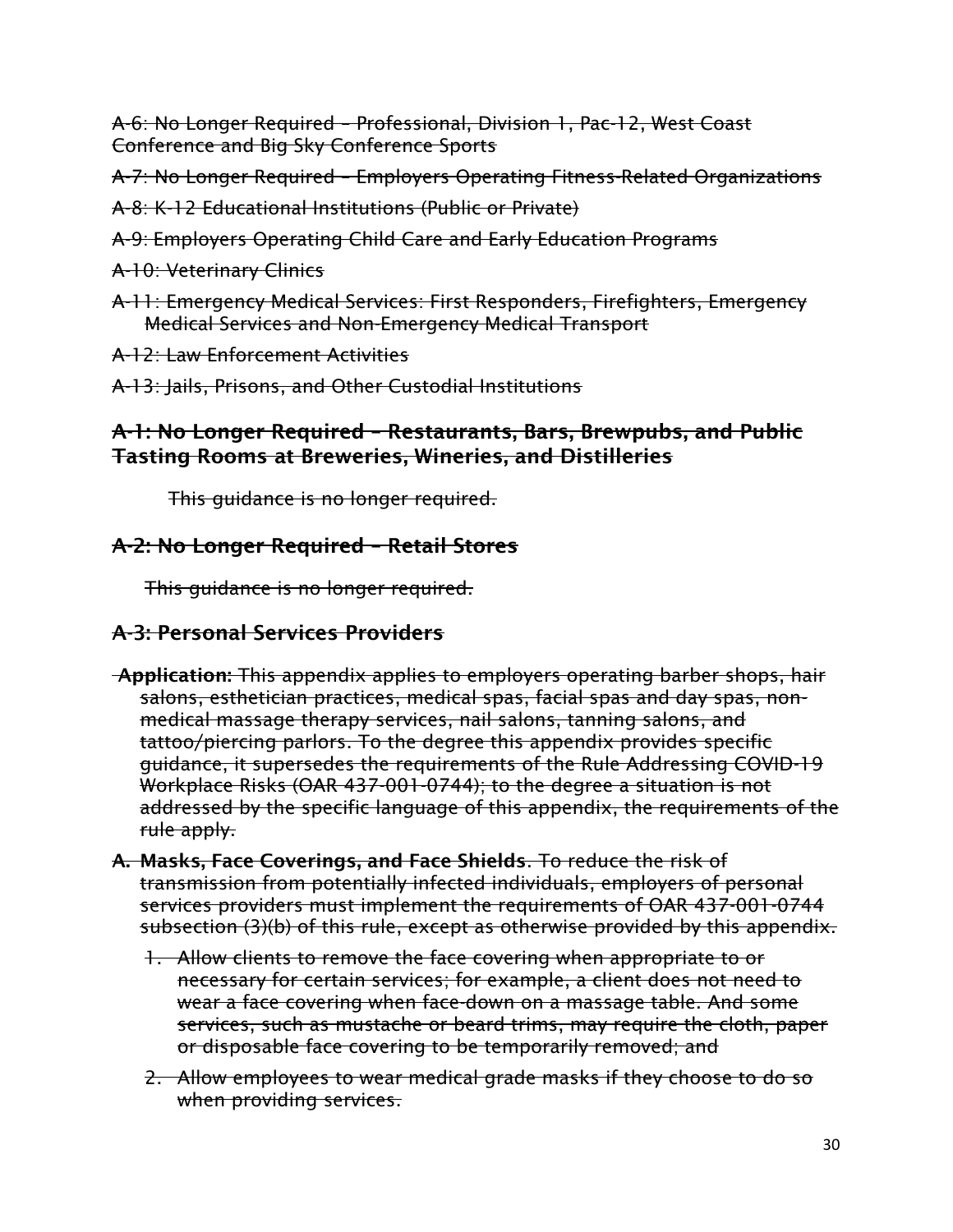#### A-4: No Longer Required – Construction Operations

This guidance is no longer required.

## A-5: Transit Agencies

- Application: This appendix applies to public transit agencies and providers statewide. To the degree this appendix provides specific guidance, it supplements, but does not replace, the requirements of the Rule Addressing COVID-19 Workplace Risks (OAR 437-001-0744).
	- Note: This appendix is consistent with existing Oregon Health Authority statewide guidance as it relates to the protection of workers in such establishments. However, Oregon Health Authority guidance may also contain public health provisions that are not reflected by this document. Employers engaged in such activity need to be aware of and comply with those public health requirements as well as with this appendix.
- A. Physical Distancing Measures. Transit agencies must take the following specific steps:
	- 1. Require at least six feet of physical distance between the driver and passengers (except during boarding and when assisting those with mobility devices), cordoning off seats as necessary to reinforce this requirement;
	- 2. Use physical partitions or visual cues (for example, floor decals, colored tape, or signs) to discourage passengers from standing or sitting within six feet of drivers and other transit employees on the bus or train;
	- 3. Determine and post maximum occupancy for each bus; and
	- 4. For rail systems, make verbal announcements about maximum occupancy before and after each stop.
- B. Masks, Face Coverings, and Face Shields. To reduce the risk of transmission from potentially infected individuals, transit employers must ensure that any employees exposed to individuals without facial coverings are provided appropriate NIOSH-approved respiratory protection (including N95 respirators or better) in accordance with the rule.
- C. Signage. To reinforce the need to minimize COVID-19 risks, transit agencies must do the following:
	- 1. Post clear signs listing COVID-19 symptoms, asking employees and visitors with symptoms to stay home and telling them whom to contact if they need assistance;
	- 2. Use clear signs to encourage physical distancing; and
	- 3. Post clear signs about the mask, face covering, or face shield requirements; and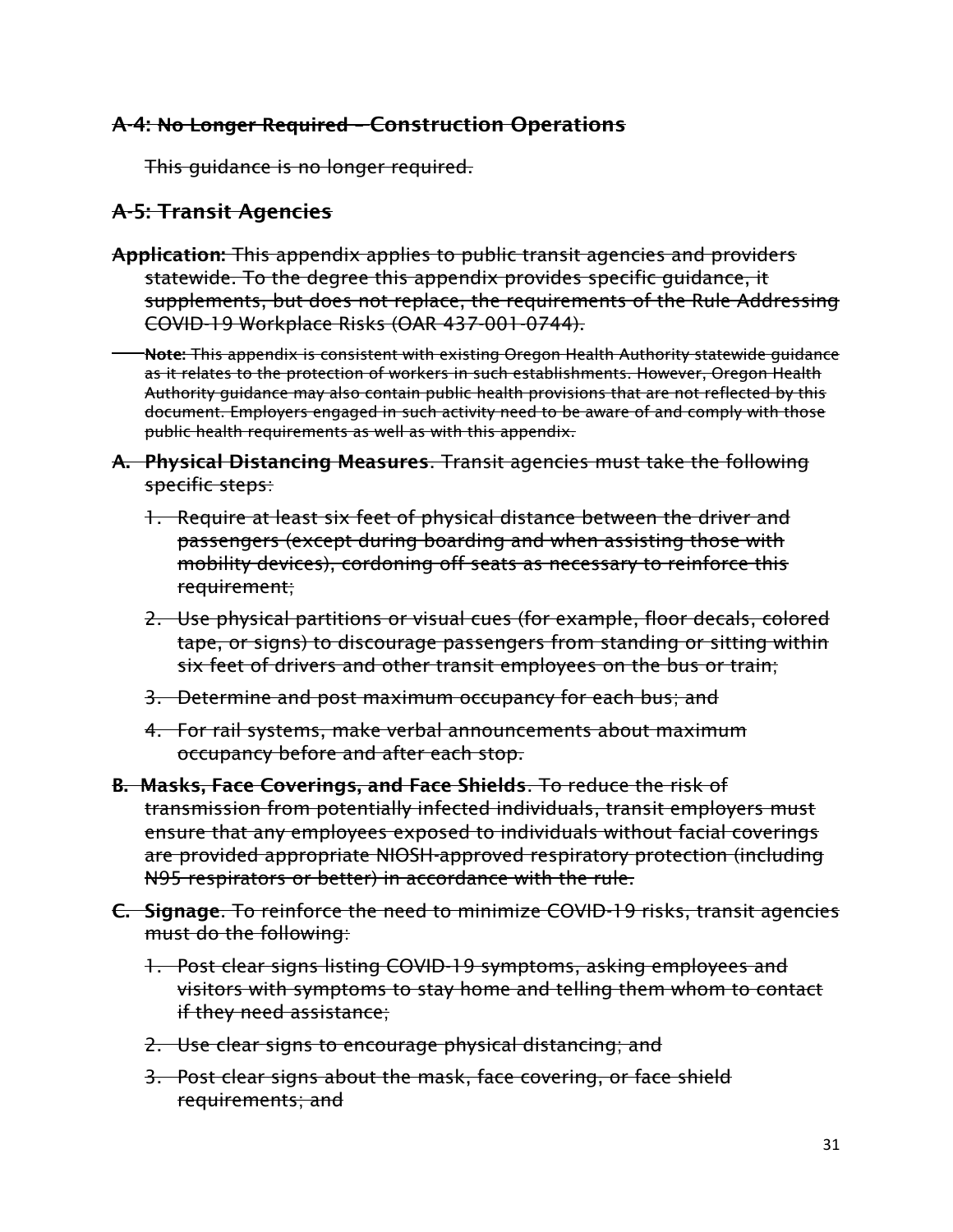4. For rail systems, post maximum occupancy for each train car using clear, prominently placed signs.

Note: Transit agencies are encouraged, but not required, to use signs at high-traffic stops to encourage physical distancing while riders are waiting for a bus or train.A-6: No Longer Required – Professional, Division 1, Pac-12, West Coast Conference and Big Sky Conference Sports

This guidance is no longer required.

## A-7: No Longer Required – Employers Operating Fitness-Related Organizations

This guidance is no longer required.

## A-8: K-12 Educational Institutions (Public or Private)

- Application: This appendix applies to employers who operate schools or other educational institutions for children from kindergarten through the 12<sup>th</sup> grade (K-12 schools) or any portion thereof. To the degree this appendix provides specific guidance, it supersedes the requirements of the Rule Addressing COVID-19 Workplace Risks (OAR 437-001-0744); to the degree a situation is not addressed by the specific language of this appendix, the requirements of the rule apply.
	- A. Masks, Face Coverings, and Face Shields. Employers must ensure that the requirements of Oregon Health Authority's OAR 333-019-1015: Masking Requirements in Schools and other employee protections imposed by the Oregon Health Authority or the Oregon Department of Education are implemented and enforced in public and private K-12 schools.

## A-9: Employers Operating Child Care and Early Education Programs

Application: This appendix applies to employers who operate any of the following types of child care and early education programs:

- ✓ All licensed programs, including Certified Center (CC), Certified Family (CF), and Registered Family (RF).
- ✓ All child care and preschool provided in public school settings.
- ✓ All Recorded Programs, including school-age.
- ✓ Oregon Pre-Kindergarten (Prenatal to Kindergarten), Preschool Promise, and Baby Promise.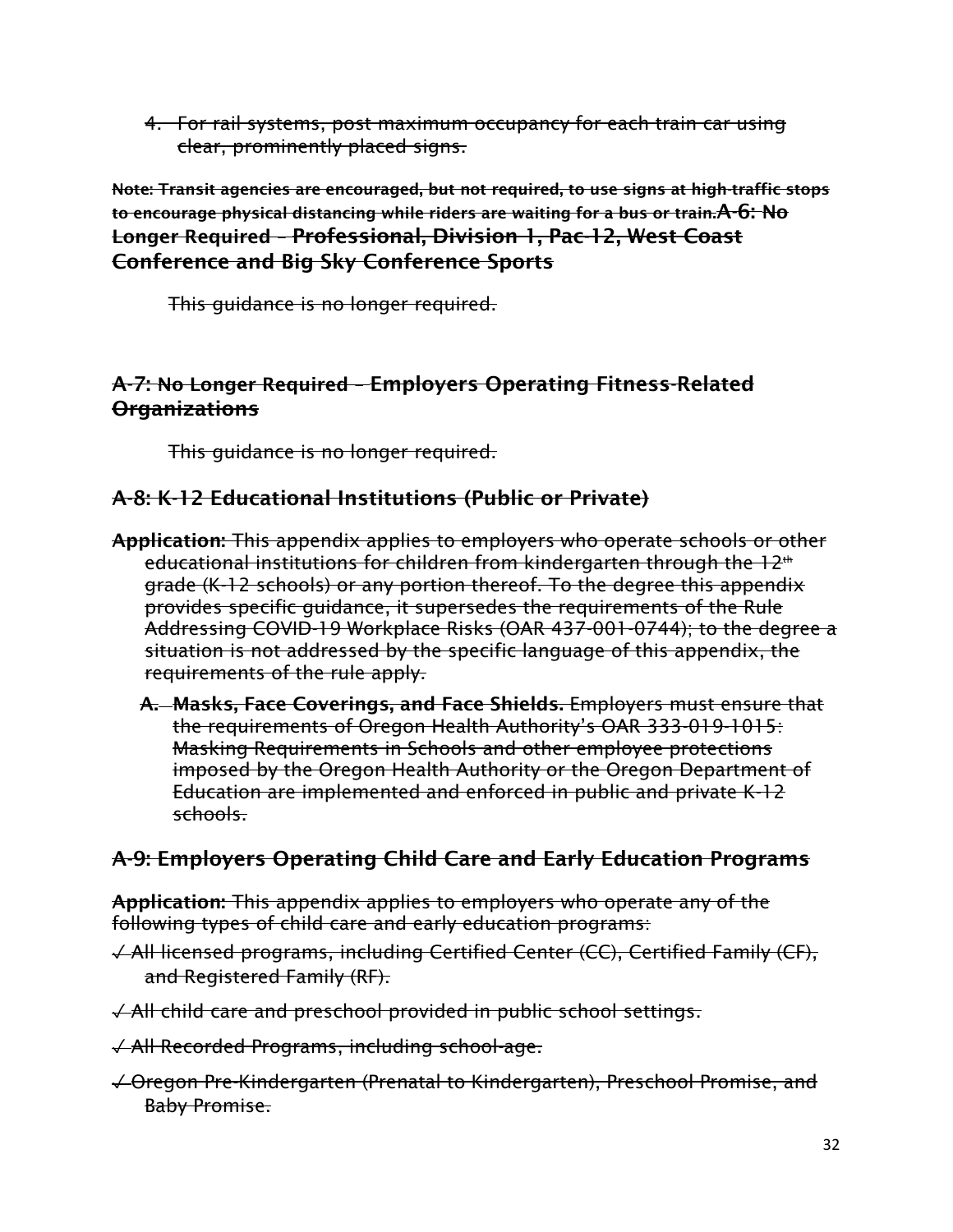✓ Oregon Relief Nurseries.

✓ Early Intervention and Early Childhood Special Education (EI/ECSE) provided in a child care or early education setting.

#### A. Exception for Masks, Face Coverings, and Face Shields, and Personal Protective Equipment for Children and Adults.

1. All children who are in the child care facility or in the designated child care section of the child care provider's home must wear a face covering indoors unless:

 $\sqrt{ }$  The child is under five years of age or not yet in kindergarten;

✓ They have a verified medical condition or disability that prevents them from safely wearing a face covering;

✓ They are unable to remove the face covering independently;

✓ They are sleeping, eating, or drinking.

#### A-10: Veterinary Clinics

- Application: This appendix applies to veterinarians licensed under ORS 686, and to their assistants and other employees. To the degree this appendix provides specific guidance, it supplements, but does not replace, the requirements of the Rule Addressing COVID-19 Workplace Risks (OAR 437- 001-0744).
	- A. Personal Protective Equipment. To reduce the risk of transmission, veterinary employers must provide and ensure the use of personal protective equipment in accordance with the following table:

"[Interim Infection Prevention and Control Guidance for Veterinary Clinics](https://www.cdc.gov/coronavirus/2019-ncov/community/veterinarians.html)  [Treating Companion Animals During the COVID-19 Response](https://www.cdc.gov/coronavirus/2019-ncov/community/veterinarians.html)," published by the United States Centers for Disease Control and Prevention (last updated August 12, 2020)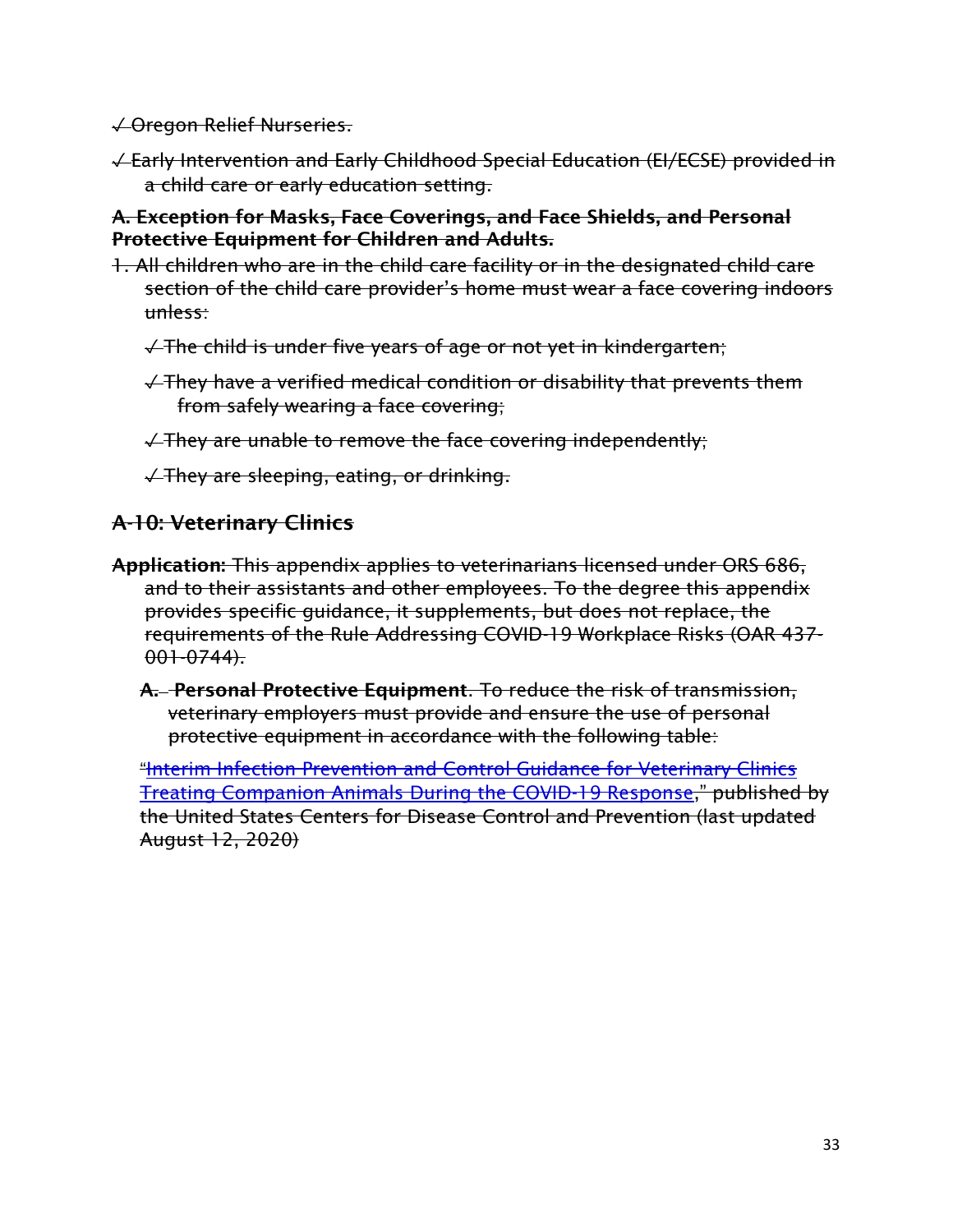| <b>Animal History</b>                                                                                                                                             | <b>Mask</b>    | Eye<br><b>Protection</b><br><del>(face</del><br>shield or<br>goggles) | <b>Gloves</b> | <del>Gown or</del><br><b>Coveralls</b> | <b>N95</b><br>respirator<br>Οř<br>suitable<br>alternative |
|-------------------------------------------------------------------------------------------------------------------------------------------------------------------|----------------|-----------------------------------------------------------------------|---------------|----------------------------------------|-----------------------------------------------------------|
| Healthy companion animal<br>without exposure to a<br>person with COVID-19<br>compatible symptoms                                                                  | No             | <b>No</b>                                                             | No            | No                                     | N <sub>o</sub>                                            |
| Companion animal with an<br>illness that is not suspicious<br>of SARS-CoV-2 infection<br>AND without exposure to a<br>person with COVID-19<br>compatible symptoms | No             | <b>No</b>                                                             | No            | No                                     | N <sub>o</sub>                                            |
| Companion animal that is<br>not suspicious for SARS-<br>CoV-2 infection BUT has<br>exposure to a person with<br>COVID-19 compatible<br>symptoms                   | <b>Yes</b>     | No                                                                    | Yes           | N <sub>o</sub>                         | Nо                                                        |
| Companion animal with an<br>illness that is suspicious for<br><b>SARS-CoV-2 infection</b>                                                                         | Yes            | Yes                                                                   | Yes           | <b>Yes</b>                             | No                                                        |
| Aerosol-generating<br>procedure for any animal<br>without an exposure to a<br>person with COVID-19<br>compatible symptoms                                         | Yes            | Yes                                                                   | Yes           | <b>Yes</b>                             | No.                                                       |
| Aerosol-generating<br>procedure for any animal<br>with an exposure to a<br>person with COVID-19<br>compatible symptoms                                            | No             | Yes                                                                   | Yes           | Yes                                    | Yes                                                       |
| Any procedure on an animal<br>that is known to be<br>currently infected with SARS-<br>CoV-2 through detection by<br>a validated RT-PCR assay                      | No             | Yes                                                                   | Yes           | Yes                                    | Yes                                                       |
| Any procedure where a<br>person with known or<br>suspected of being infected<br>with COVID-19 will be<br>present                                                  | N <sub>o</sub> | Yes                                                                   | Yes           | Yes                                    | Yes                                                       |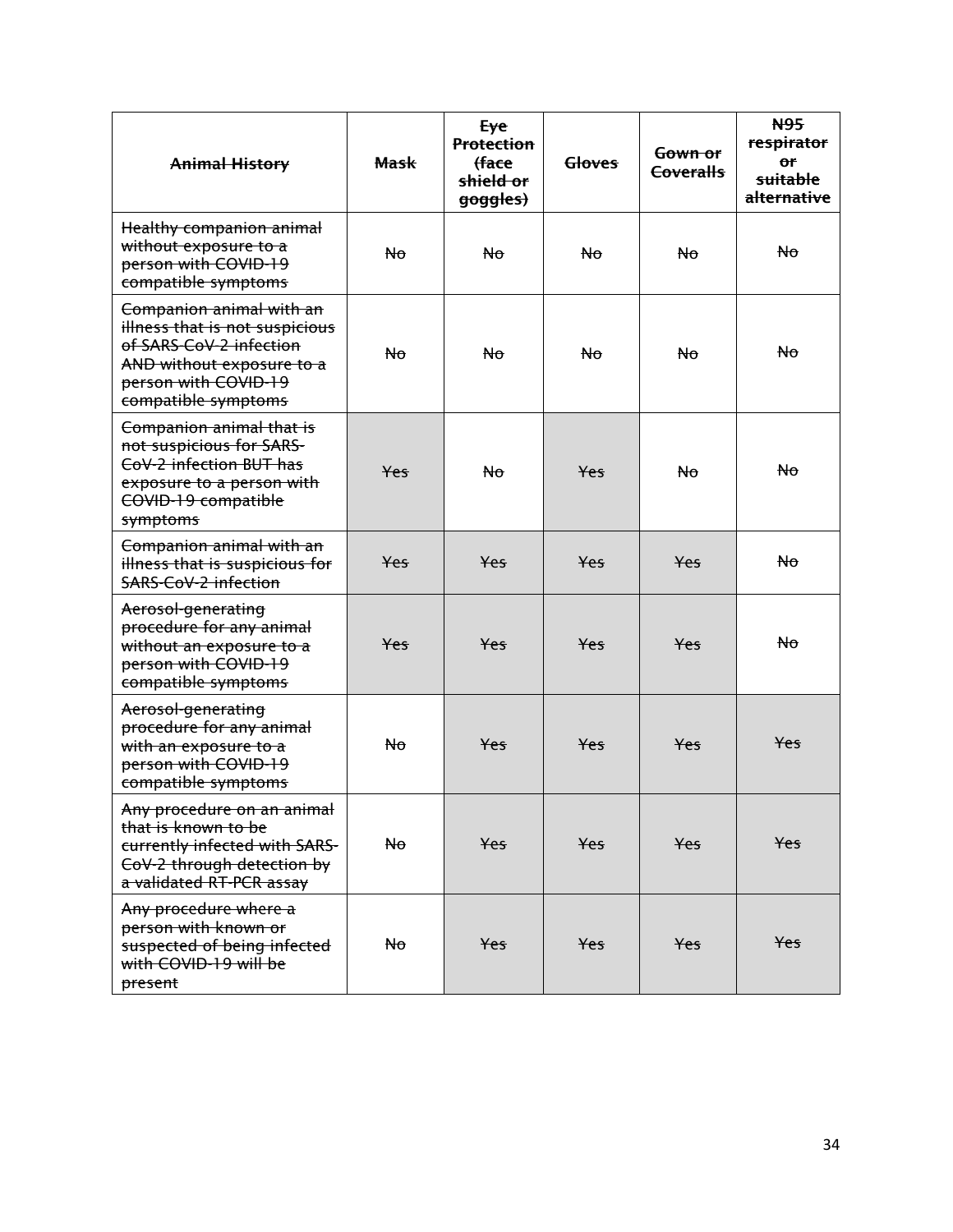## A-11:]Appendix A – Emergency Medical Services: First Responders, Firefighters, Emergency Medical Services and Non-Emergency Medical Transport

Application: This appendix applies to first responders, firefighters, emergency medical services, and non-emergency medical transport employers. It also provides direction specific to Emergency Communication Centers. To the degree this appendix provides specific guidance, it supersedes the requirements of the Rule Addressing COVID-19 Workplace Risks (OAR 437- 001-0744); to the degree a situation is not addressed by the specific language of this appendix, the requirements of the rule apply.

Note: Although this appendix is based upon the workplace health portions of Quarantine [Guidance for Fire and EMS Responders](https://www.oregon.gov/osp/Docs/QuarantineGuidanceforFireandEMSRespondersMarch2020.pdf) and [Information Bulletin 2020-02 on Personal](https://www.oregon.gov/osp/Docs/2020-02InformationBulletinPPEAdvisory.pdf)  [Protective Equipment Advisory,](https://www.oregon.gov/osp/Docs/2020-02InformationBulletinPPEAdvisory.pdf) published by the Office of the Oregon State Fire Marshal, it does not address many other issues included in that document. Employers of first responders, firefighters, EMS, and non-emergency medical transport should therefore be familiar with that guidance as well.

Definitions. For purposes of this appendix, the following definitions apply:

- Emergency Communication Centers means 911 Public Safety Answering Points/Emergence Communication Centers (PSAP/ECCs).
- Emergency Medical Services Provider (EMS Provider) means a person who has received formal training in prehospital and emergency care, and is licensed to attend to any person who is ill or injured or who has a disability. Police officers, fire fighters, funeral home employees and other persons serving in a dual capacity, one of which meets the definition of "emergency medical services provider" are "emergency medical services providers" within the meaning of ORS chapter 682.
- Fire Department means public and private employers who engage in structural fire service activities, including emergency first response, who are covered under OAR 437-002-0182.
- A. General Operations Screening, Isolation and Quarantine. In order to reduce the risks of outbreaks within the workplace and the broader community, EMS employers must take the following steps:
	- 1. Instruct employees to self-monitor for symptoms consistent with COVID-19;
	- 2. Screen employees for fever and symptoms prior to each shift, excluding them from the workplace as appropriate based on guidance from the Oregon Health Authority; and
	- 3. Exclude any employees from the workplace if they test positive via a COVID-19 diagnostic test.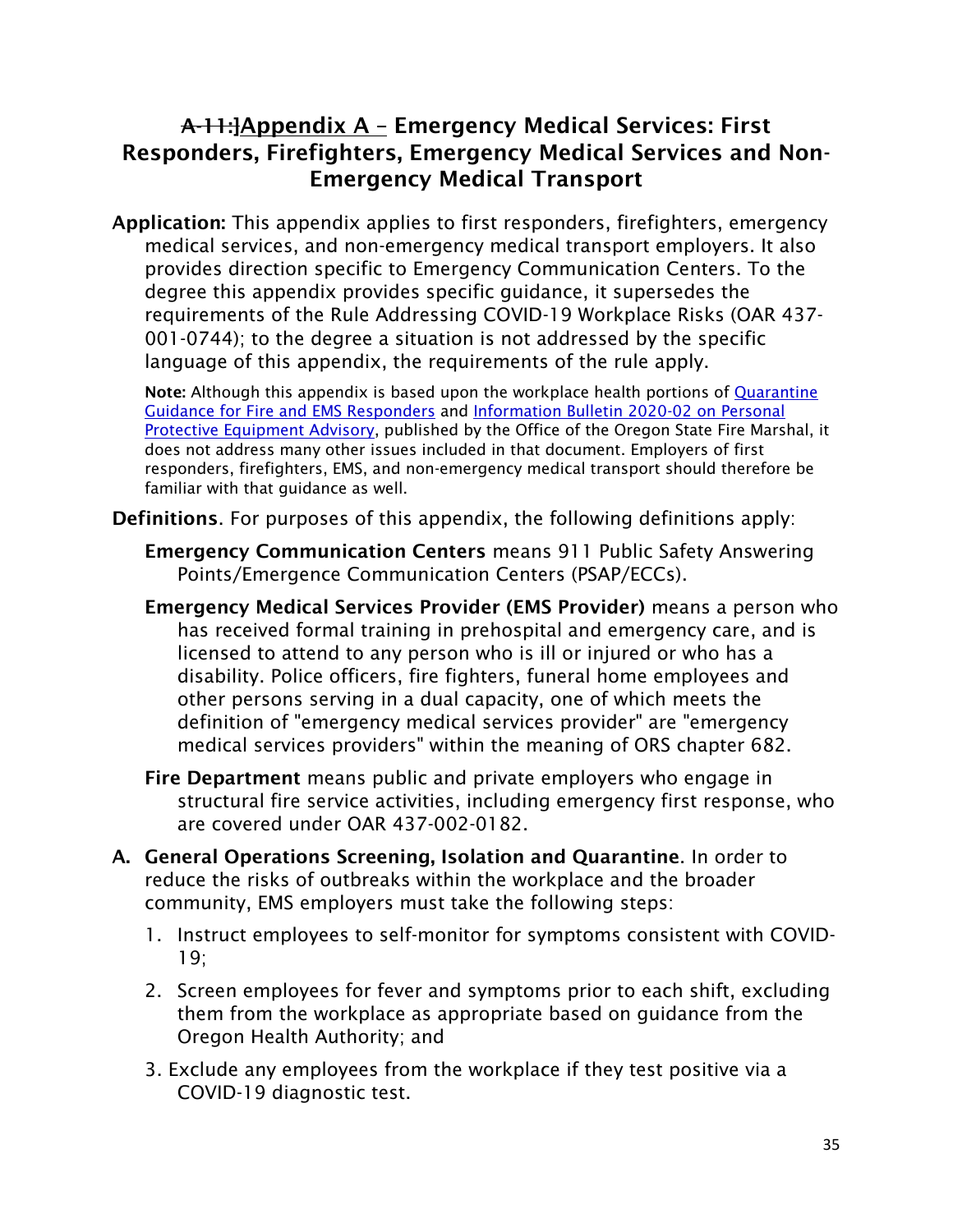Note: [Quarantine Guidance for Fire and EMS Responders](https://www.oregon.gov/osp/Docs/QuarantineGuidanceforFireandEMSRespondersMarch2020.pdf) provides detailed information on monitoring, quarantine, isolation, and subsequent return to work.

- B. General Operations Emergency Communication Centers. Emergency Communication Centers (ECC) must comply with the provisions of the rule, with the following specific provisions and exceptions:
	- [1. Whether shields or barriers have been installed, ECC communications personnel are not required to wear face coverings while handling emergency calls, but must be allowed to do so at their discretion;
	- $\frac{2}{1}$ 1. ECC should implement an EIDS or screen for fever, cough, difficulty breathing, and diarrhea for all calls, when feasible, if local triggers determined by the PSAP director have been met. Additionally, PSAPs should ask:
		- $\sqrt{ }$  Is anyone in the call location a known or suspected COVID-positive individual undergoing either quarantine or isolation?
		- ✓ Is the call location a long-term care facility known to have COVID-19 cases?
	- 3. The query process should never supersede the provision of pre-arrival instructions to the caller when immediate lifesaving interventions (for example, CPR) are indicated.
	- 4. If the patient meets the above criteria, then PSAPs should:
		- a. Provide medical care per protocol.
		- b. Alert responding agencies of the possibility of a respiratory pathogen as soon as possible.
		- c. Follow LPHA policies for reporting and follow up of healthcare workers with contact to suspected cases.
		- d. For ill travelers at US international airports or other ports of entry to the United States (maritime ports or border crossings) should be in contact with the CDC quarantine station of jurisdiction for the port of entry CDC Quarantine Station Contact List for planning guidance.
	- 5. If the patient does not meet criteria, discontinue questioning and follow appropriate case entry.
	- 6. If call volumes increase to the point that screening is interfering with the timely processing of calls, consider suspending EIDS screening.

**C**.[ General Operations – Fire Departments and Ambulance Agencies. Fire Departments and Ambulance Agencies must comply with the provisions of the rule, with the following specific provisions and exceptions: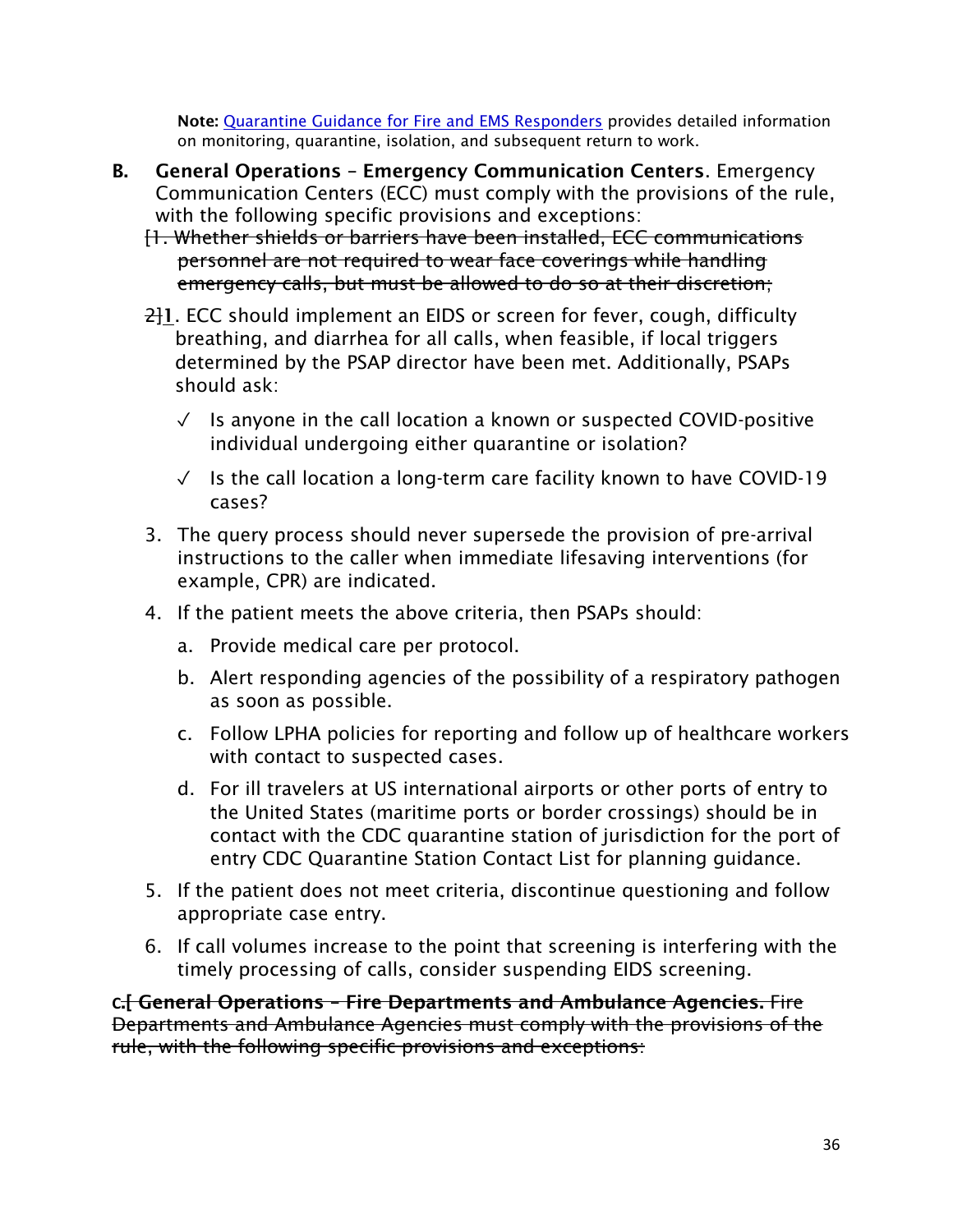- 1. Spacing requirements do not need to be followed on any Agency apparatus when responding to or returning from a call, although respiratory protection must be worn as necessary.
- 2. The personnel residing in common living areas in a fire station or ambulance agency facility are not required to wear masks, face coverings or face shields (this exception applies only to shared living areas; it does not apply to break rooms, shared toilet facilities, or other common areas used by other employees or individuals other than those residing in the living areas).
- 3. The driver of an emergency response vehicle may adjust or remove a mask or face covering that impedes their vision or distracts from the safe operation of the vehicle.

**D.** Personal Protective Equipment. Masks or respirators must be worn by EMS providers while they are engaged in emergency medical services or other patient care. Face coverings must not be used as a substitute for a mask or respirator when respiratory protection (droplet precautions for a mask, airborne precautions for a respirator) is required. EMS providers must apply the following guidance:

- 1. During direct patient care in the EMS setting, use of respirators without exhalation valves is preferred but not required; and
- 2. When dealing with an individual known or suspected of being infected with COVID-19, EMS providers must wear a NIOSH-approved N95 or equivalent or a higher-level respirator, a gown, gloves, and eye protection (face shield or goggles).

Note: The use of respirators must comply with the Respiratory Protection standard (29 CFR 1910.134).

Note: **The use of face coverings, masks, or respirators are not required when EMS employees are not involved in direct patient care, unless the conditions for the Special Provisions for the Transport of Patients of this appendix apply.**

#### D. Special Provisions for the Transport of Patients (Emergency and Non-Emergency) with Suspected or Confirmed COVID-19.

For any patient meeting any of following criteria:

- Symptoms of lower respiratory infection, such as fever, cough, or shortness of breath;
- Recent contact with someone with known COVID-19; or
- Call location is a long-term care facility known to have COVID-19 cases.

EMS providers must apply the following procedures when engaging in transporting, whether emergency or non-emergency: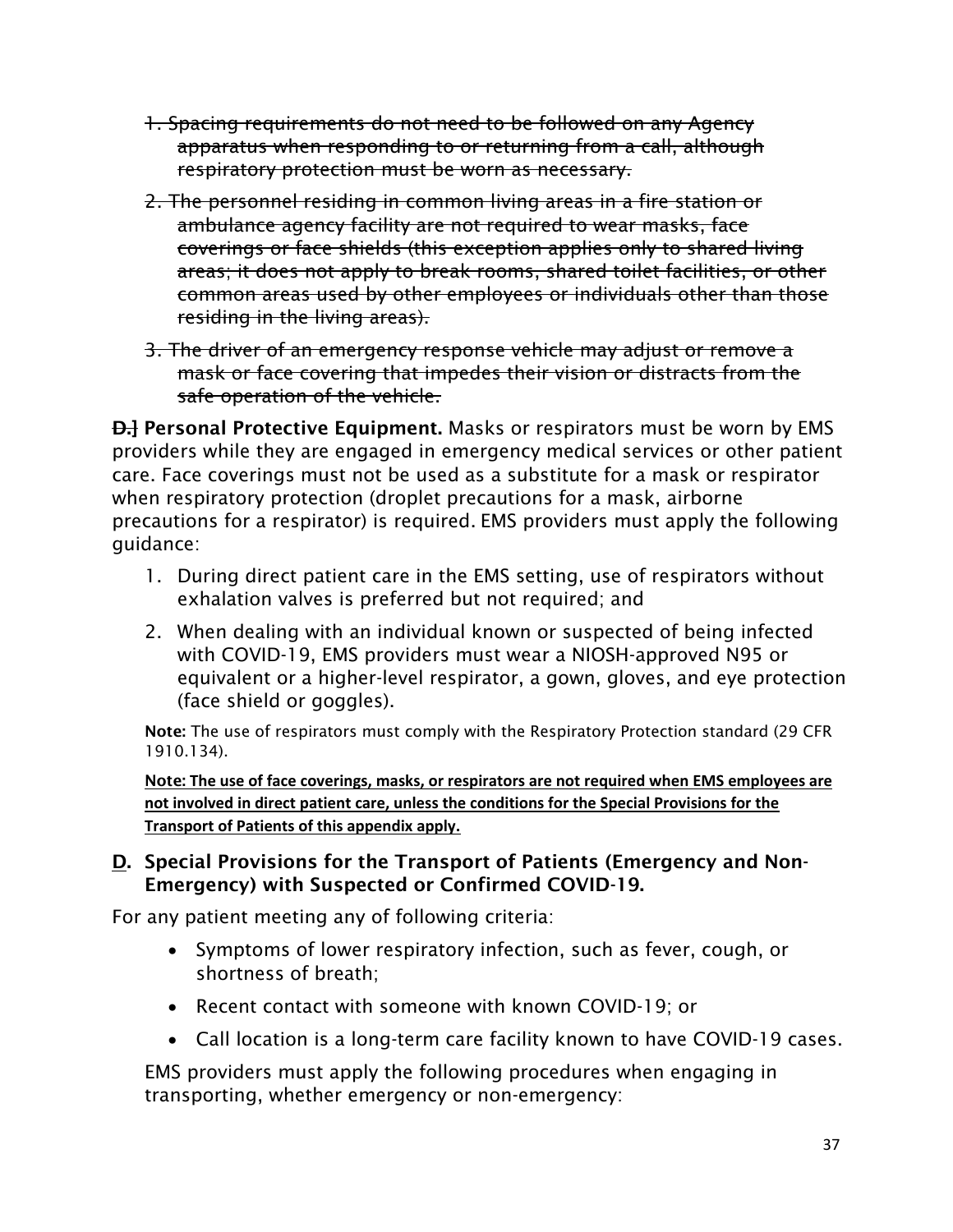- 1. Involve the fewest EMS personnel required to minimize possible exposures; others riding in the ambulance must be limited to those essential for the patient's physical or emotional well-being or care (for example, care partner or parent);
- 2. Ensure that the patient is masked. The patient mask must not have an exhalation valve, as it would allow unfiltered, exhaled breath to escape;
- 3. Provide medical care per protocol;
- 4. Ensure that personnel use contact, droplet, and airborne precautions, as follows:
	- a. Wear a single pair of disposable patient examination gloves.
	- b. Wear disposable isolation gown. If there are shortages of gowns, they should be prioritized for aerosol-generating procedures, and care activities where splashes and sprays are anticipated.
	- c. Use respiratory protection (an N95 or higher-level respirator). If respirator supplies have been depleted, facemasks are an acceptable alternative. Respirators should be prioritized for procedures that are likely to generate respiratory aerosols.
	- d. Wear eye protection (goggles or a disposable face shield that fully covers the front and sides of the face).
- 5. Use caution with aerosol-generating procedures and ventilate ambulance if possible;
- 6. Notify the receiving hospital (according to local protocols) of potential infection as soon as possible;
- 7. Disinfect using EPA registered Disinfectants for Use Against SARS-CoV-2; and
- 8. Drivers, if they provide direct patient care (for example, moving patients onto stretchers), must wear the PPE listed above.
	- a. After completing patient care and before entering an isolated driver's compartment, the driver must remove and dispose of PPE and perform hand hygiene to avoid soiling the compartment.
	- b. If the transport vehicle does not have an isolated driver's compartment, the driver must remove the face shield or goggles, gown, and gloves and perform hand hygiene, but continue to wear a respirator, mask, or face covering during transport.

Patients who do not meet the criteria listed above can be cared for using standard precautions, with use of transmission-based precautions determined by clinical presentation.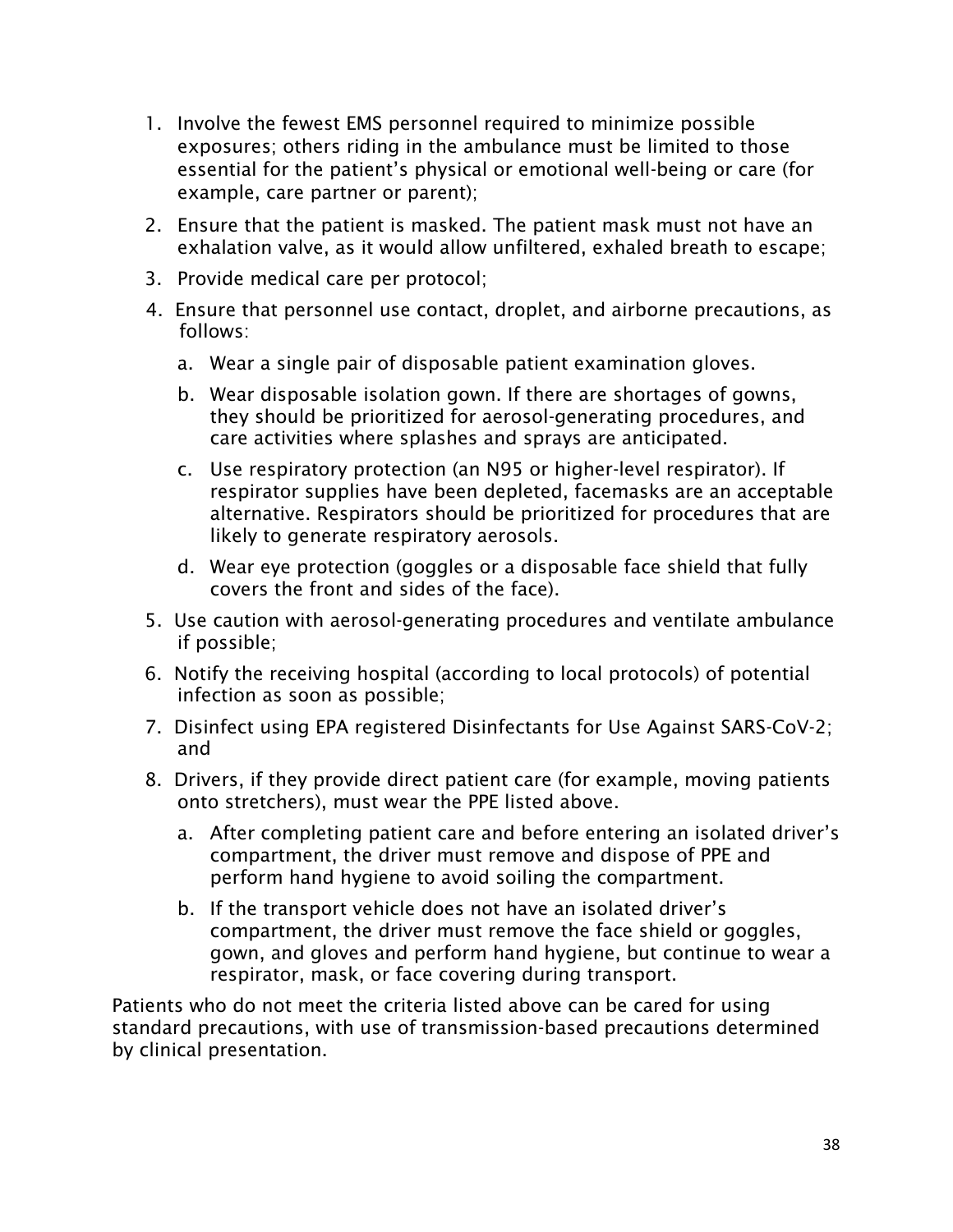#### [A-12: Law Enforcement Activities

Application: This appendix applies to the activities of law enforcement officers in the performance of their duties. To the degree this appendix provides specific guidance, it supersedes the requirements of the Rule Addressing COVID-19 Workplace Risks (OAR 437-001-0744); to the degree a situation is not addressed by the specific language of this appendix, the requirements of the rule apply.

Definitions. For purposes of this appendix, the following definitions apply:

- Law enforcement agency means the Oregon State Police, a county sheriff's office, a municipal police department, a police department established by a university under ORS 352.121 or 353.125, or an agency that employs one or more parole and probation officers as defined in ORS 181A.355.
- Law enforcement officer means a member of the Oregon State Police, a sheriff or deputy sheriff, a municipal police officer, an authorized police officer of a police department established by a university under ORS 352.121 or 353.125, or a parole or probation officer as defined in ORS 181A.355.
- A. Masks, Face Coverings, and Face Shields. To reduce the risk of transmission from potentially infected individuals, law enforcement agencies must require masks, face coverings, or face shields in spaces under their control and when employees interact with other individuals, as required by OAR 437-001-0744(3)(b). However, the following specific modifications apply to certain law enforcement activities:
	- 1. Law enforcement agencies must ensure that all employees, visitors, and persons in custody wear a mask, face covering, or face shield as required in this rule unless enforcing this requirement would require the use of physical force or place an employee or member of the public at greater risk of COVID-19 exposure;
	- 2. Law enforcement agencies must provide masks and face shield to law enforcement officers to wear in combination in situations when a person in custody refuses to wear a face covering;
	- 3. Law enforcement officers are permitted adjust or remove the face mask, face covering, or face shield while interviewing a member of the public when necessary to establish sufficient rapport with the interviewee;
	- 4. Law enforcement officers driving during an emergency response or pursuit may adjust or remove a mask, face covering, or face shield that impedes their vision or distracts from the safe operation of the vehicle;
	- 5. Law enforcement officers are permitted to remove their mask, face covering, or face shield when the officer's ability to clearly communicate is impaired by the mask, face covering, or face shield; and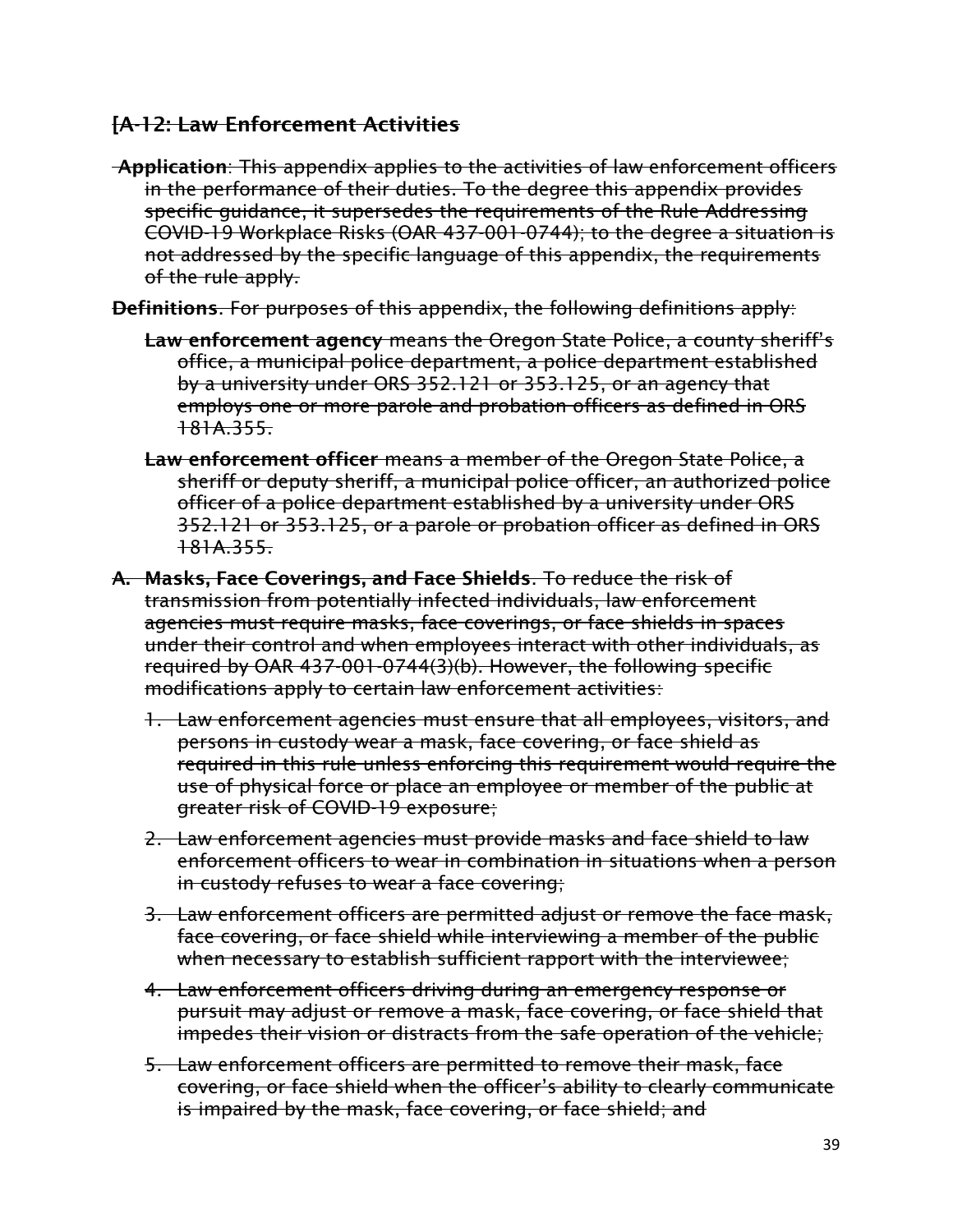6. Law enforcement employees transporting a person in custody or a member of the public must ensure that that person wears a mask, face covering, or face shield unless compliance would require the use of force or place law enforcement employees or a member of the public at greater risk for COVID-19 exposure or physical jeopardy.

## A-13: Jails, Prisons, and Other Custodial Institutions

- Application: This appendix applies to jails, prisons, and other custodial institutions. To the degree this appendix provides specific guidance, it supersedes the requirements of the Rule Addressing COVID-19 Workplace Risks (OAR 437-001-0744); to the degree a situation is not addressed by the specific language of this appendix, the requirements of the rule apply.
- A. Masks, Face Coverings, and Face Shields. To reduce the risk of transmission from potentially infected individuals, jails, prisons, and other custodial institutions must require masks, face coverings or face shields within the premises. However, the following specific modifications to the requirements to OAR 437-001-0744(3)(b) apply within the secure perimeter of the jail, prison, or other custodial institution:
	- 1. Jails, prisons, and other custodial institutions must require all person entering the secure perimeter of the jail to wear a mask, face shield, or face covering when within six feet of other individuals, if there are no physical barriers between them, with the following exceptions:
		- $\sqrt{ }$  During scheduled mealtimes when eating or drinking;
		- ✓ If a physical or mental condition or disability limits the ability to wear a mask, face covering, or face shield;
		- ✓ When an order from the Oregon Judicial Department, presiding judge, or local health authority provides an exception to the wearing of masks, face coverings or face shields;
		- $\sqrt{1}$  In a housing unit where all adults in custody have been in quarantine for a minimum period of time established by the local health authority after considering CDC and OHA guidelines, provided that all staff members wear a mask or face covering at all times while in the unit;
		- ✓ In youth correctional facility common areas when all youth in custody have been in quarantine for a minimum period of time established by the Oregon Health Authority, provided that all non-youth-in-custody individuals wear a face covering and the Oregon Health Authority has authorized such practice; or